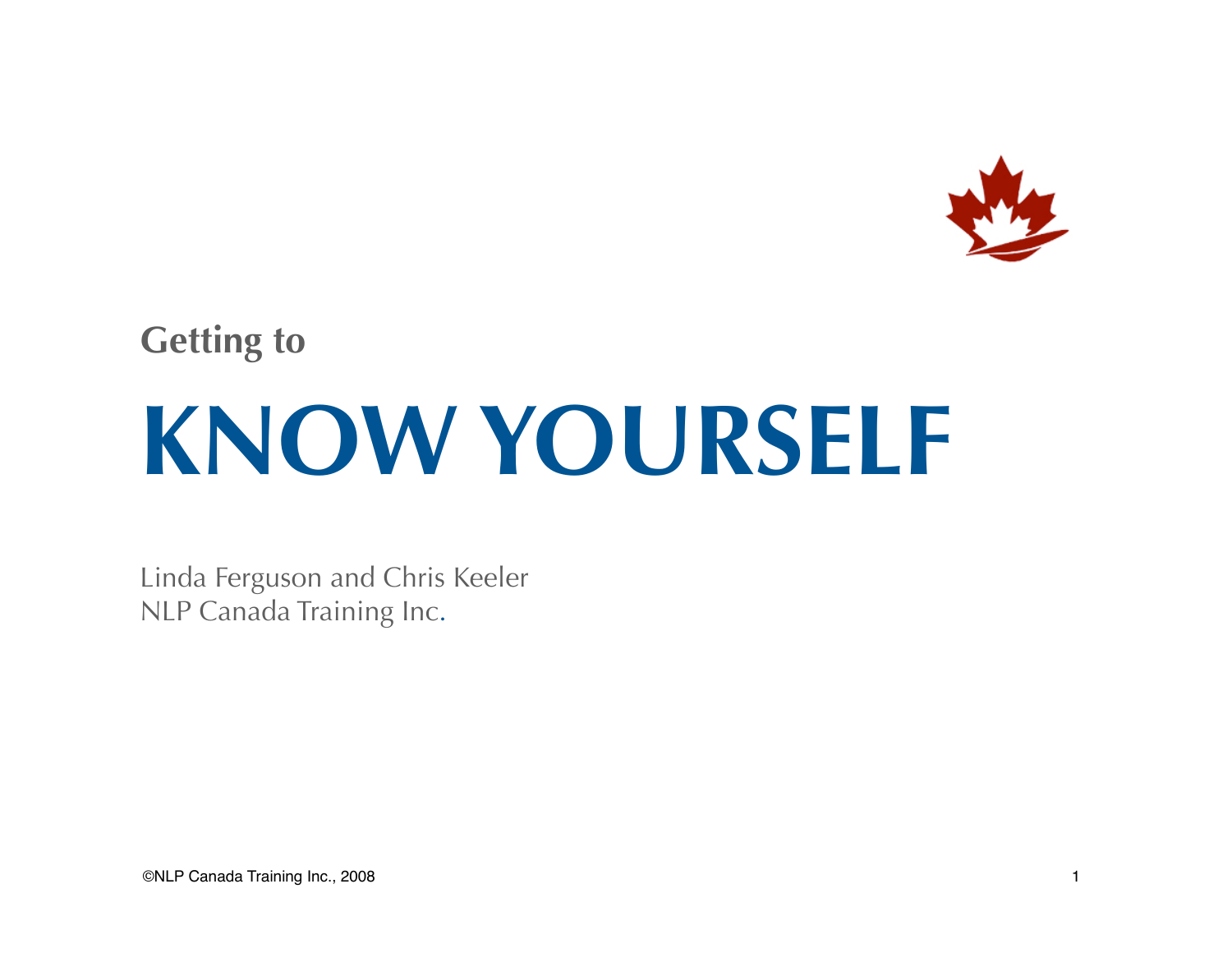This book is the intellectual property of NLP Canada Training. We freely give you permission to forward this book to your friends, to print or copy it or to link to it, and to generally spread the word as long as you acknowledge that we are the source of the material. You might even want to extract just one or two pages, so we've put our copyright symbol at the bottom of every page. That will make it easy for you to remember to attribute the work to us. We also ask that you pass our words along as we have written them, although it would be very cool if you were to add your own thoughts before or after.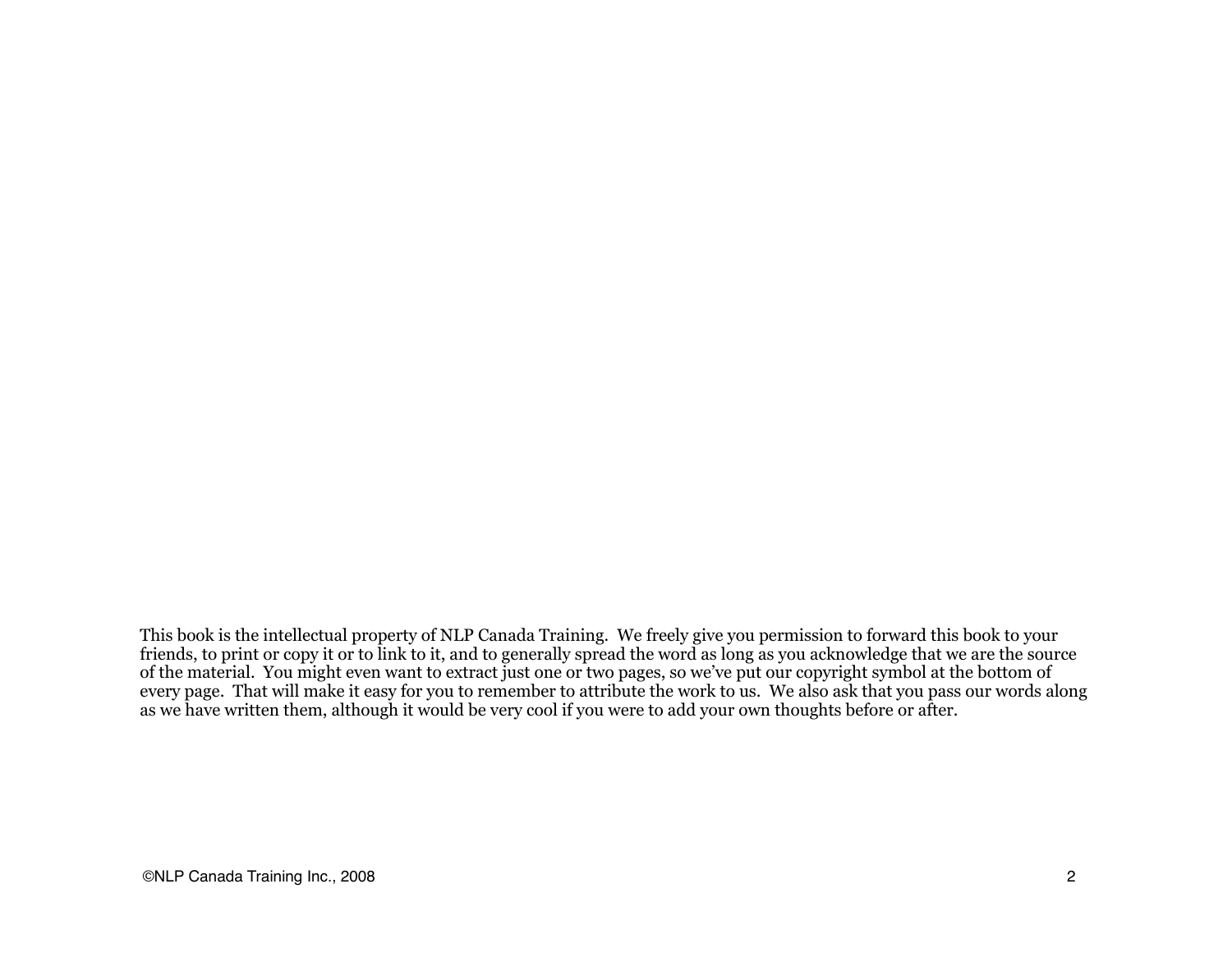### **Know Yourself Better**

| Your life on autopilot                                            | $\overline{4}$ |
|-------------------------------------------------------------------|----------------|
| 5 Reasons to Get to Know Yourself Better                          | 5              |
| Discover something new to like about yourself                     | 6              |
| Find out what really belongs to you                               | 7              |
| Explore yourself - discover the world!                            | 8              |
| Learn to laugh. all by yourself!                                  | 9              |
| You are already on the right track                                | 10             |
| 4 Ways to Get to Know Yourself Better                             | 11             |
| Discover yourself (and others) through personality typing         | 12             |
| You are what you eat - with all your senses                       | 13             |
| Let me tell you a story                                           | 14             |
| What are these people doing in your life?                         | 15             |
| 3 Great Questions for Getting to Know Yourself Better             | 16             |
| Are you making good investments of your attention?                | 17             |
| What will change when you notice what is already working for you? | 18             |
| What would you do if you already had everything you wanted?       | 19             |
| 2 Things to Do Today to Know Yourself Better                      | 20             |
| Stop and notice what you are really feeling                       | 21             |
| Give the voice in your head some quiet time                       | 22             |
| 1 Guaranteed Result When You Get to Know Yourself Better          | 23             |
| Your exploration of yourself is growing your brain                | 24             |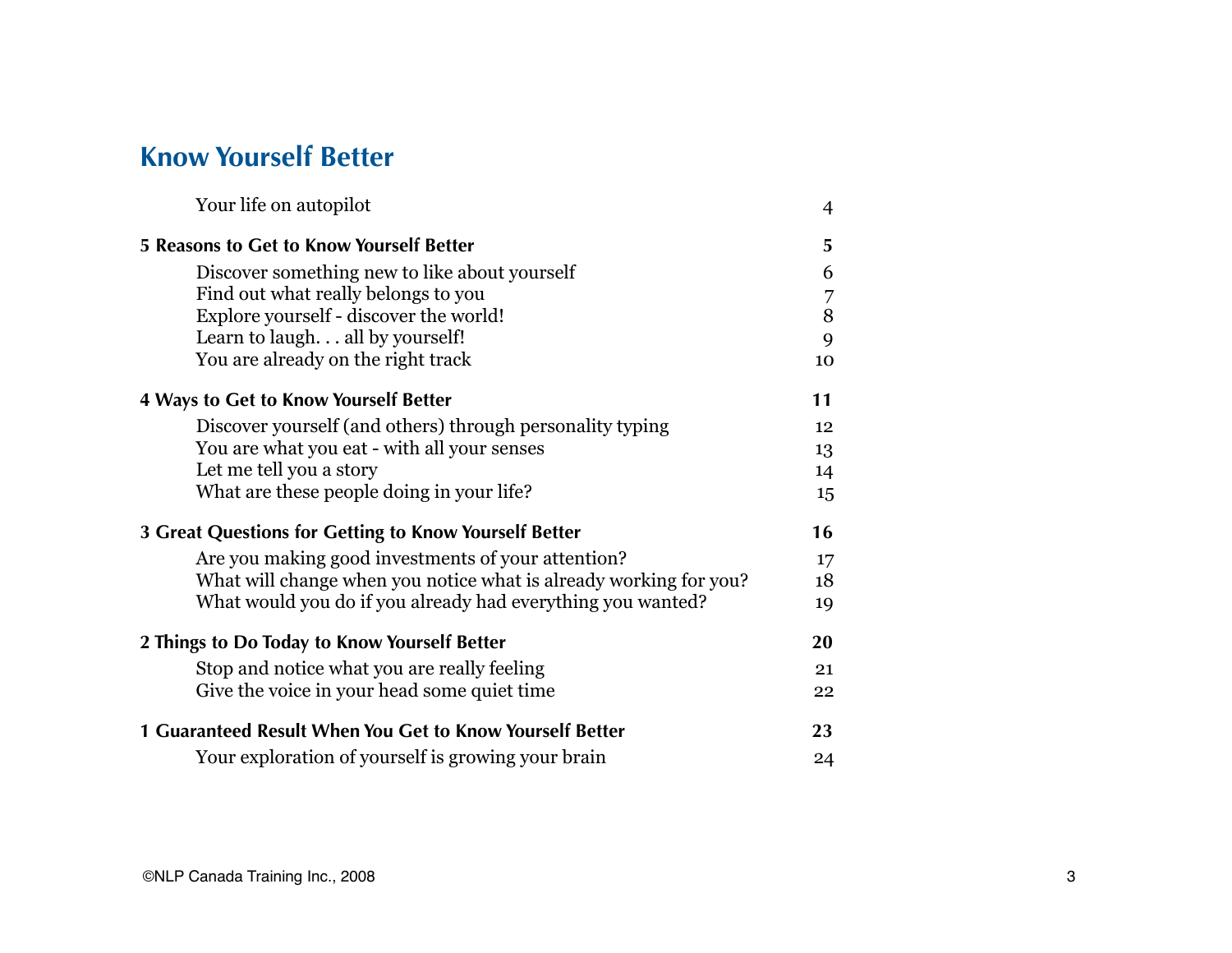### <span id="page-3-0"></span>**Your life on autopilot**

Imagine this: you wake up one morning and the next thing you know you're sitting in your car. You are freshly showered, appropriately dressed, and there's a travel mug of coffee next to you. You have no conscious memory of how any of this happened and you're already halfway to work.

We have evolved to run complex routine procedures on autopilot. Our unconscious processes are faster, more reliable, and often more subtle than our conscious efforts to understand and influence the world around us. We do not need to know much about ourselves to get through an average day. We just need to go along for the ride.

So what's the point of all the efforts we make to remember and discover who we are? Why get to know yourself better if yourself runs just fine without you?

The short answer is this. It's hard to make it through a whole day without learning something about yourself. The people with whom you connect, the stories you hear or tell, the things you do: all of them give you information about yourself. One of the many automatic processes that drive you is the process which causes you to pay attention to information about yourself. Paying attention allows you to choose whether to incorporate new information into existing patterns or to let it go. You cannot change without knowing something about yourself and you cannot live in a world of change without changing yourself.

So even though it slows you down and introduces all sorts of existential difficulties, it is hard to avoid learning more about yourself. Fortunately, if you are active and intentional, getting to know yourself better has real benefits. It can be a fun process that leads to results you like. It can give you choices you would not see on autopilot and better results when autopilot is running your life. It can even grow your brain.

So take a few minutes and read this book. It's short. You can even read some of it on autopilot while your attention bounces around all the things you should and might and look forward to doing. The book won't mind your monkey mind and monkey mind won't prevent you from noticing what you need to notice to get the results you want.

Just notice the funny parts. There's no reason to let monkey mind have all the fun. Your conscious mind knows how to play, too.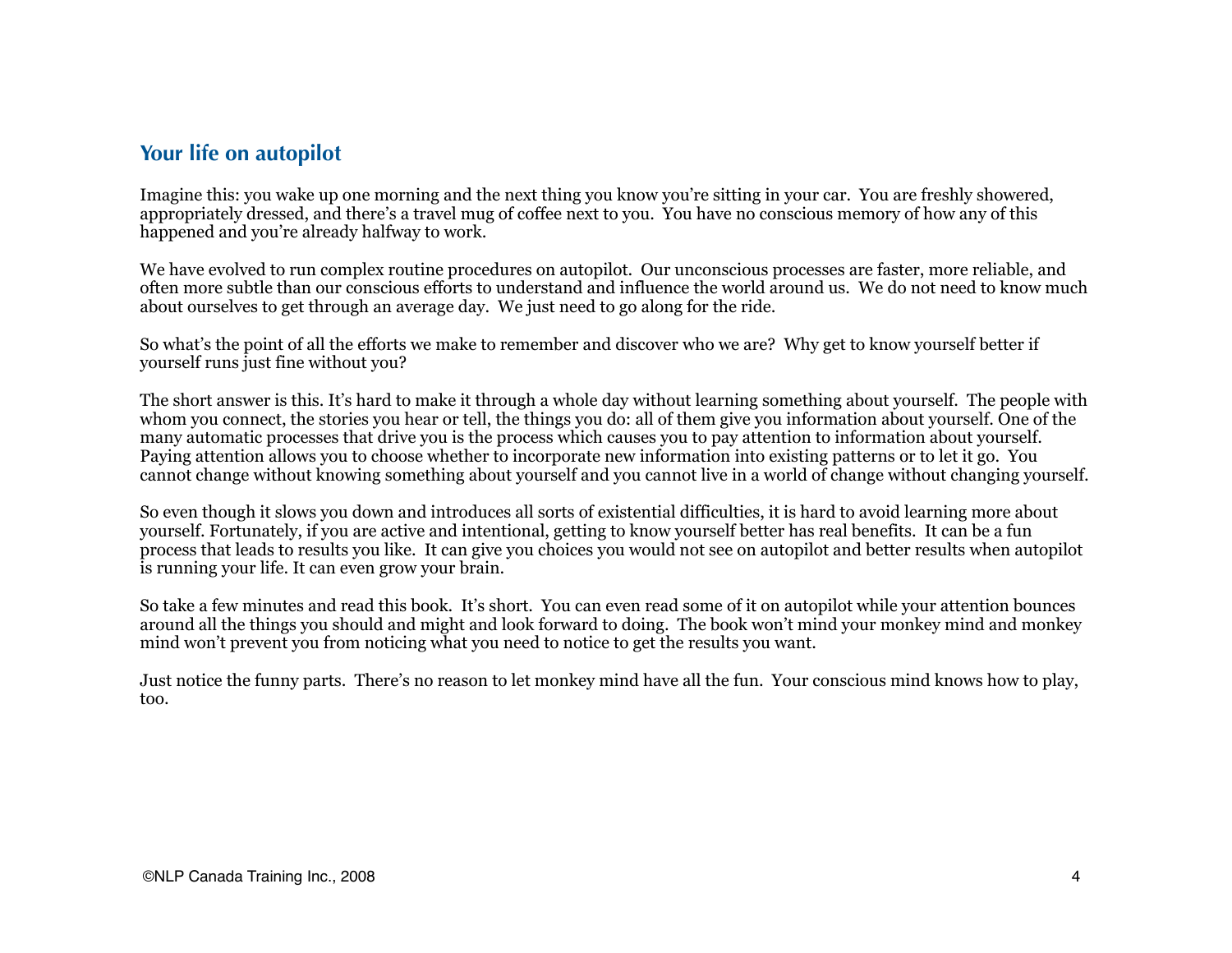## <span id="page-4-0"></span>**5 Reasons to Get to Know Yourself Better**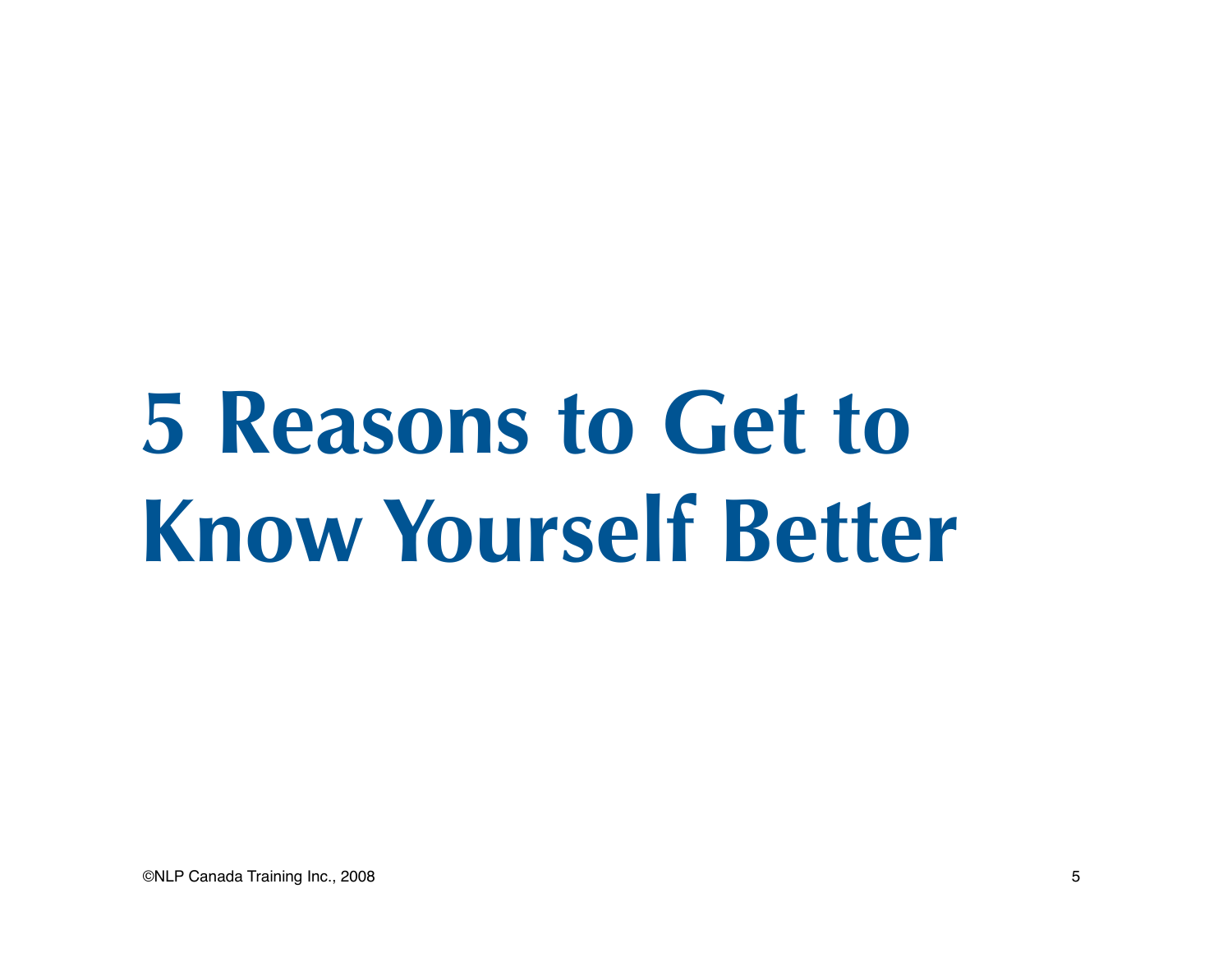### <span id="page-5-0"></span>**Discover something new to like about yourself**

We are all - universally - a little bit afraid of the effort to get to know ourselves better. There's a good reason for this: we have such wide, strong, complicated unconscious minds that our conscious minds get a bit of an inferiority complex. We feel pretty sure that we have depths and that the depths we have inside are like the depths of our desk drawers or our refrigerators (scary!). As familiar as we are with our own faults, we suspect that we are only skimming the surface. Deep down, we are afraid there's something worse. Or - paradoxically - we are afraid that our depths are more of the same layers. We do not want to find out that we are really dull.

You are not dull. We cannot guarantee that you are smart, strong or good. We can guarantee that you are not dull. Every human being is more complicated than any human being can fully comprehend. No matter how simple your layers, you will find that peeling them back gives you more than enough new information to surprise and engage you. And there is a bonus.

Your mind works as though its primary function were to keep you safe. Not all change is dangerous, but all danger requires change. Your mind thinks it's better to be safe than sorry and so responds to change as though it were dangerous. It is predisposed to notice changes in you that are risky or unpleasant. You have probably spent much of your life noticing all the things about you that put you at risk: all the times you were not smart enough or fast enough or strong enough. That's what the brain learns on autopilot: it learns to keep you safe by discovering your weaknesses.

When you learn intentionally, you can learn about different parts of yourself. You can learn the stuff that autopilot would not throw into the light of conscious attention. You can discover that you like new things, or even that you like things you did not used to like. You can explore what you do that works for you. Autopilot does not need you to pay conscious attention to anything but threats. You can choose to pay attention to things about yourself that are intriguing, unexpected, funny or just kind of cool.

Of course there is stuff about you that is kind of cool. No matter who you are, your identity emerges from a complex interplay of physiology and experience and will power. Somewhere in there is everything that ever made a change in you; the three year old playing with bubbles, the ten year old yearning for a dog (or a horse), the teen imagining sex and love and power.

With so much selection, you are going to discover that you have been stronger, more creative, more flexible, more caring, more active or more wise than you thought. You are going to learn something that you will like.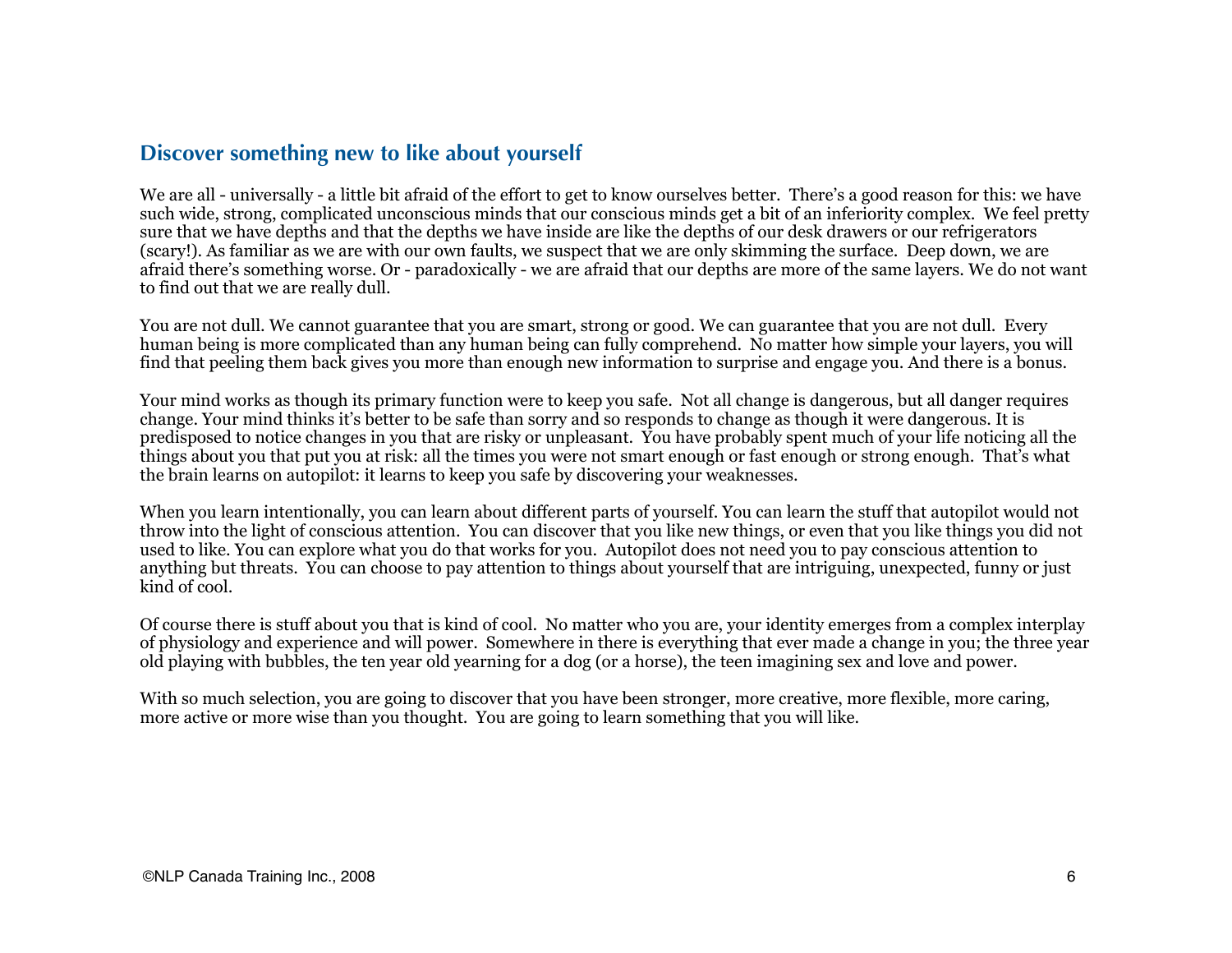### <span id="page-6-0"></span>**Find out what really belongs to you**

Have you ever walked into a room and felt your mood shift within seconds? Usually, this is not a good thing (as you know, your attention is always scanning for threats. There is no party on which it is not willing to poop). Just as the cloud that blocks the sun instantly changes how you see things, walking into the presence of someone in a bad mood changes your perception. Immediately.

Of course you have lots on your mind. Of course you have problems. Who doesn't have problems? Given just a fraction of an opening, you can probably discover at least a dozen reasons you should be stressed or unhappy or just plain mad. You are probably beginning to thinking of them even as you read this.

#### Come back!

That's our stuff. We put it out there - you just picked it up. Put it back down. You need to deal with your stuff and you are completely free to let go of our stuff. As soon as you find the edges.

Did you ever try to pick up (or put down) a box that has edges that are hard to hold? It didn't go well, did it? The easiest way to move something is to tug on an edge. When you can recognize a stable edge.

Learning about yourself is one way to find the stable edges of what you want to move. You might want to clear out some of the stuff that someone else dumped on you. You might want to pull some of your own stuff out of storage and rediscover why you liked it.

Think about it. What changes most frequently in the environment and is most likely to cause you trouble? The answer is .... other people! Your monkey mind runs around every room, checking out the moods and attitudes of the people around you. If you do not put a leash on that monkey, it will pick up everyone else's stuff (that's what monkeys do!).

When you get to know yourself better, you can find the edges of your own stuff (and maybe use one of those neat label-makers to make sure everyone else knows it's yours too).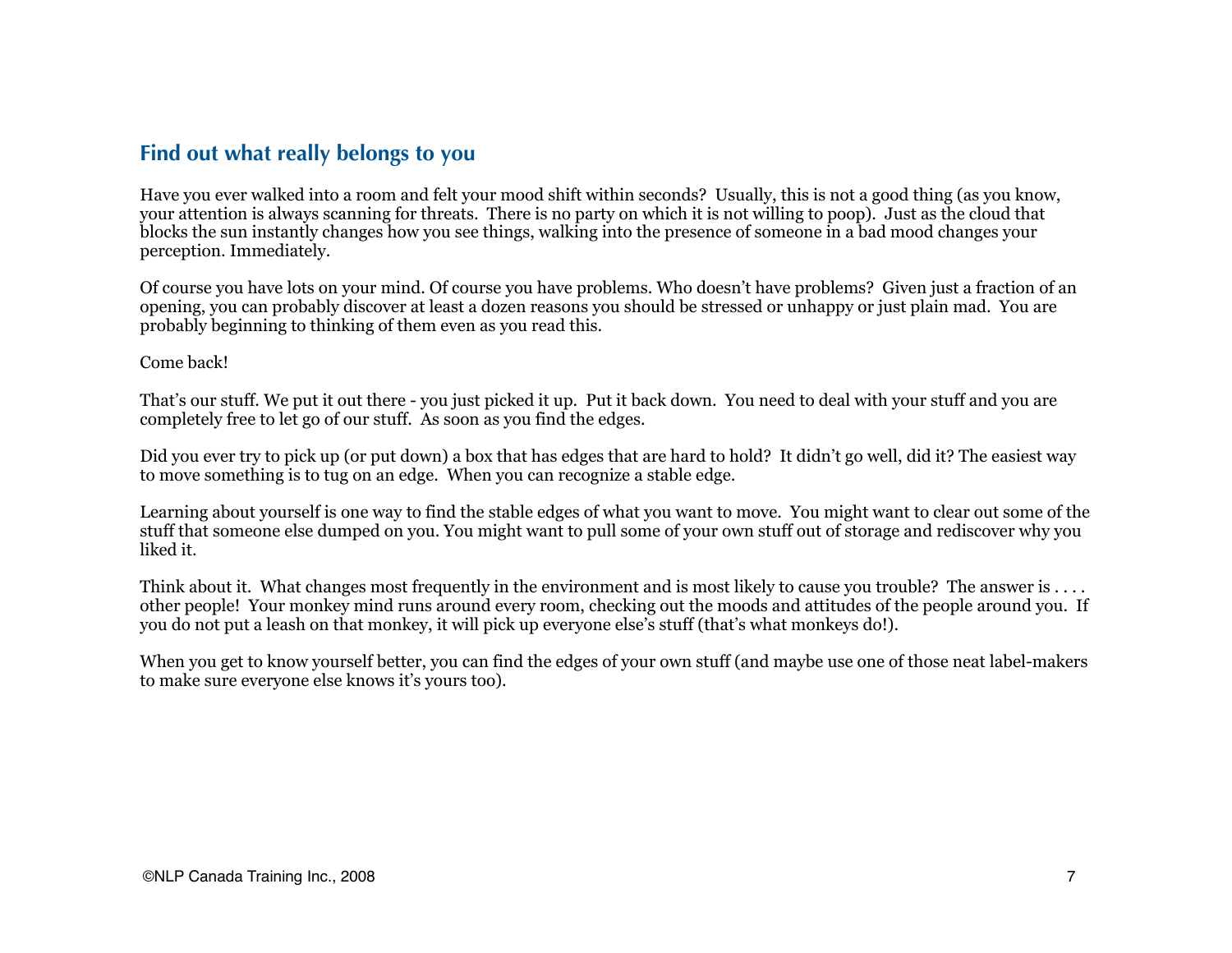### <span id="page-7-0"></span>**Explore yourself - discover the world!**

Here's a funny thing about getting to know yourself better: your self does not always get much clearer to you but the rest of the world often comes into focus. The more you focus on the amazing job your senses do at detecting and integrating information, the more information you have.

Your senses (yes - yours - even if you are not always the most observant person in the world) really are amazing. What do I mean? You have one word at a time moving through your brain, but you have continuous and simultaneous input from at least five senses. When you attempt to pay more attention to your senses, the first thing you will notice is that the neural webs you use to process information are like mazes. If you trace one piece of information through all the connections with other pieces of information in different parts of your brain, you will feel like you are walking through a maze. You really are a complicated thinker.

Wait. There's more here. When you stop focusing on how your mind is working and start noticing what it is working on, you will find that you suddenly know more about yourself because you know more than you thought you did about the world around you. Take, for instance, your ability to read minds. Did you know that you are an accomplished mind reader?

We can prove it to you. Find someone and engage them in a conversation about something that makes them happy. As they talk, you can listen with all your senses. You can deliberately activate your seeing, your hearing and your body. Tell them all to focus on processing what they observe as though it were happening to you. You will know you are doing it right when you begin to notice that you are feeling just a tiny bit happier. If you would like, feel free to notice that you are much happier.

Now think about all the things you noticed - about the other person. You will find that you were aware of very small movements in that person's face, subtle changes in posture or breathing, changes in the tempo or pitch of that person's voice. You were, in short, remarkably perceptive. And the next time that person begins to feel happy, you will notice.

How do we know you will notice? You have stored a pattern of information for autopilot and that pattern will activate - and create meaning - when you encounter it again. You do not have to think about reading minds: you will do it naturally. Your brain compares new information to the patterns it has stored. The mind you will be reading will be your own.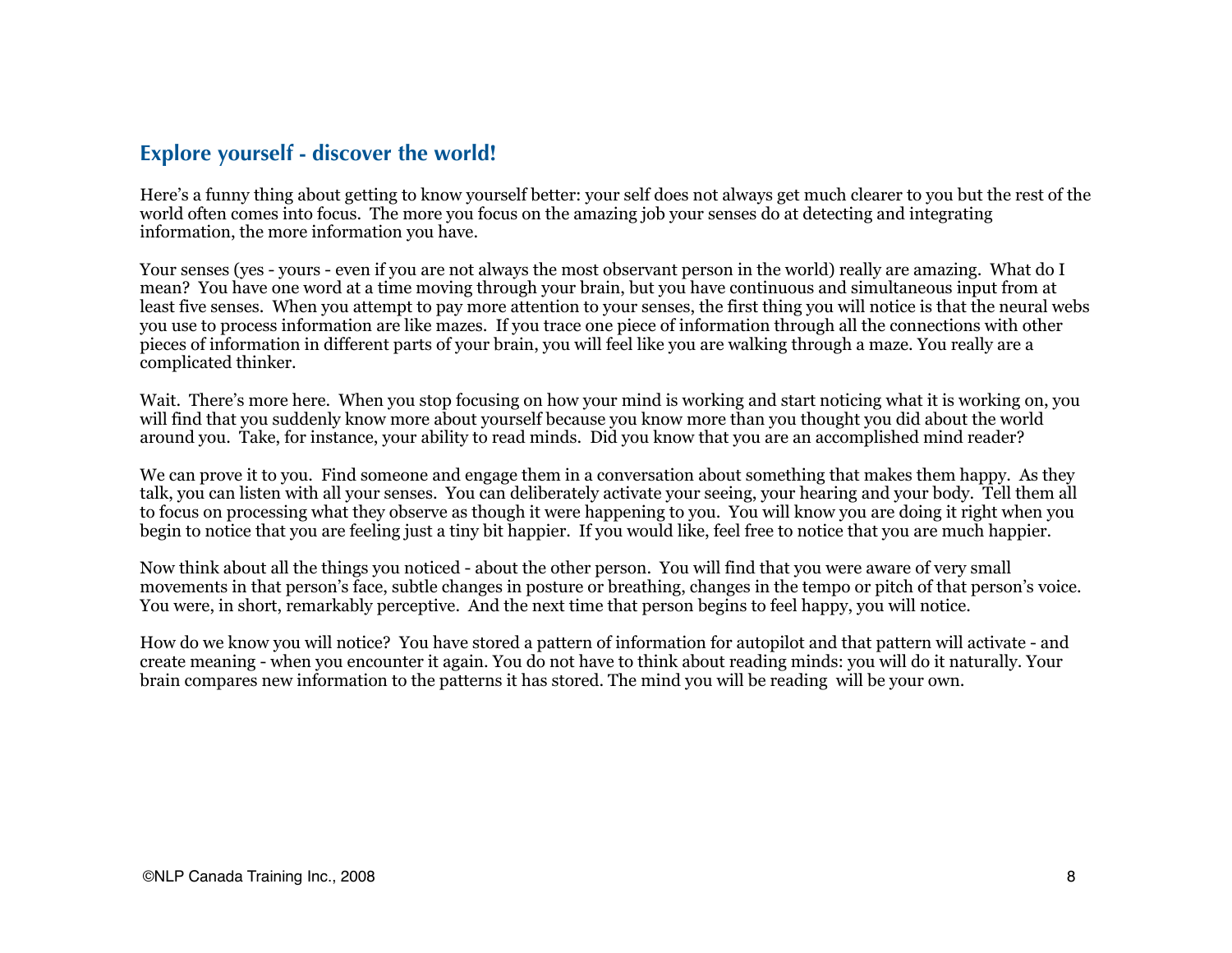### <span id="page-8-0"></span>**Learn to laugh. . . all by yourself!**

Do you know what the most reliable way is to make other people laugh? Laugh yourself. The one thing that is most likely to make people laugh is to hear laughter. That's why they add a laugh track to television shows. It doesn't make them funnier, but it does make us laugh.

What do you know about what makes you laugh? Humour is almost impossible to analyse or stabilize. The more we think about it, the less funny it seems. And yet, given a chance, most of us love to laugh and there are now lots of studies to show that laughter is good for us. So spend time laughing and noticing what makes you laugh.

Look back really closely at who you were when you were a kid. You are bound to find experiences and perspectives that make you smile. Do you remember the painful anticipation before Christmas or a birthday? Do you remember the determination to do things on your own or how much fun mischief really is? If you step back into a past self, with passion and precision, you will have as much fun as your childhood self had trying on grown up clothes and roles.

Who are you when you laugh? Can you think of a time you laughed so hard that tears formed at the corners of your eyes, your stomach hurt and you wiggled and jiggled from head to toe? We hope you can. We hope you can dig deep into your experience and become intensely curious about what happens in you when you are completely delighted.

Why does it matter to be able to laugh in delight all by yourself? It means that you have located the bumps in the edges where you meet the world and realized you can survive with those bumps. We laugh when we are able to recognize that there are differences where we expect seamless connections - we laugh when the world grinds us down and we hold on to a few bumps anyway. When we laugh all by ourselves, it means we are finding our way to be happy with our status as misfits in a world of misfits.

No one ever fits their lives exactly. We are all kids trying on someone else's clothes. Like kids, we can have fun with the process.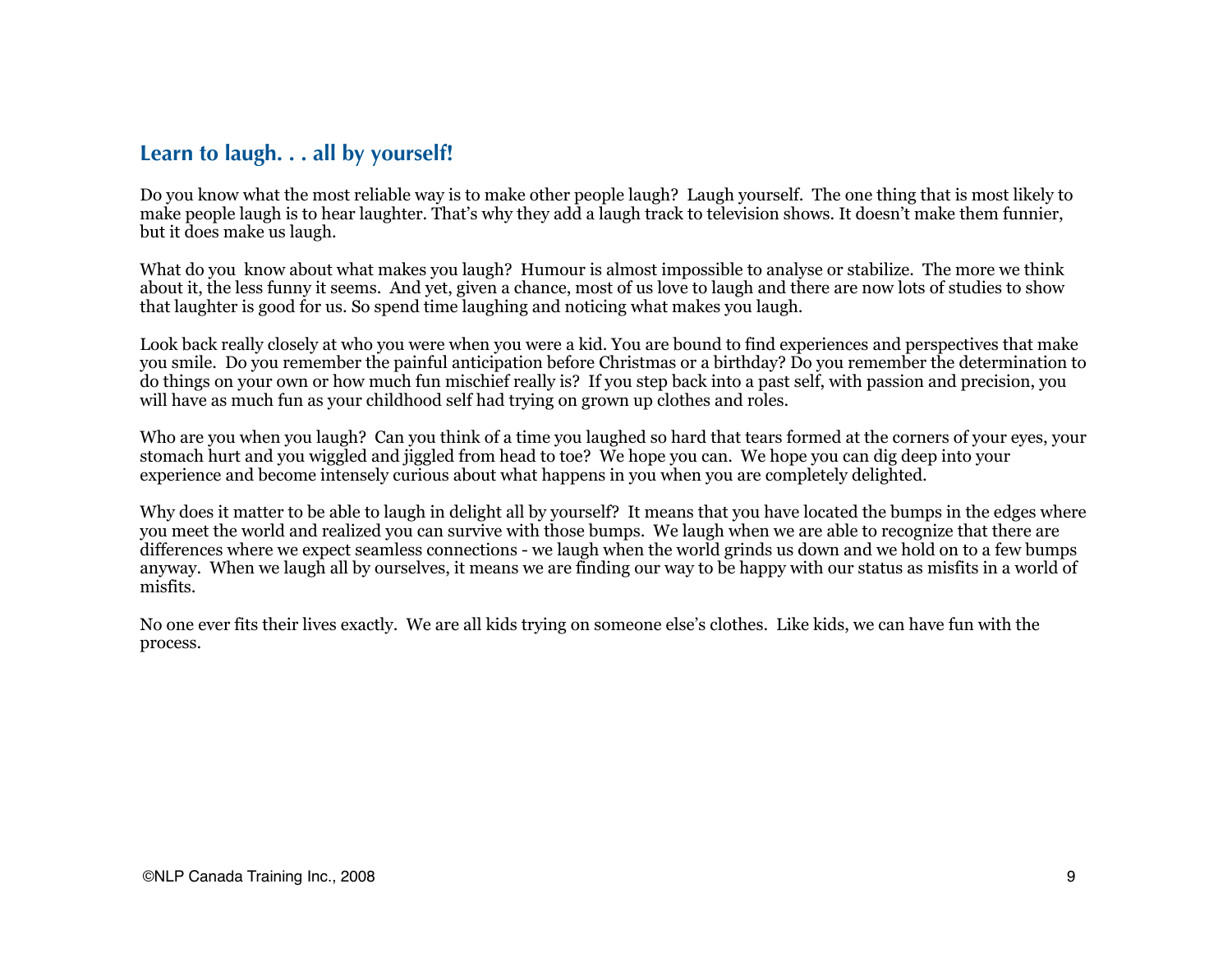### <span id="page-9-0"></span>**You are already on the right track**

What if life were less about solving problems and more about noticing how precisely our actions and attitudes lead to the results we get? What if monkey mind could draw a picture of how successfully we combine mind, senses and body to produce exactly the results we are getting? What if you are already doing the right things to get what you want?

If you have strong, clearly set goals and a plan for reaching them, you might be nodding. You might be anticipating the next set of obstacles only because you are sure you can overcome them. You might agree that everything you do is taking you closer to the results you want.

That's not exactly what we mean.

Life happens. Sometimes, it is unpredictable. If you do something just one time, it is hard to predict your results.

Most of the time, autopilot does the same things over and over: not once, but many times. If you are getting the same result day after day, it is because you are running the same pattern over and over with wonderful precision and reliability.

That bad habit you have is actually a reliable result of a complex set of behaviours and attitudes. If it is a habit, you must be really good at it. You rock - at doing that thing you thought you did not want.

So now it's time to ask yourself: why do you want this result enough to play through the pattern that produces it? How are you magnificently and reliably seeking the external and internal support you need to get this result? If anything were added or taken away or modified, the pattern would be different and the result would be different. If you're getting the same result over and over, you really know your stuff. You have remarkable resilience.

When the time is right, you will have the option of using that reliability and resilience in the service of a different result. It is much easier to apply a sound process in a new context than it is to invent a whole new process. If you can be successful at a bad habit, you can be successful other places. You can develop a process that gets a result and repeat it until it runs easily, effortlessly and endlessly - on autopilot.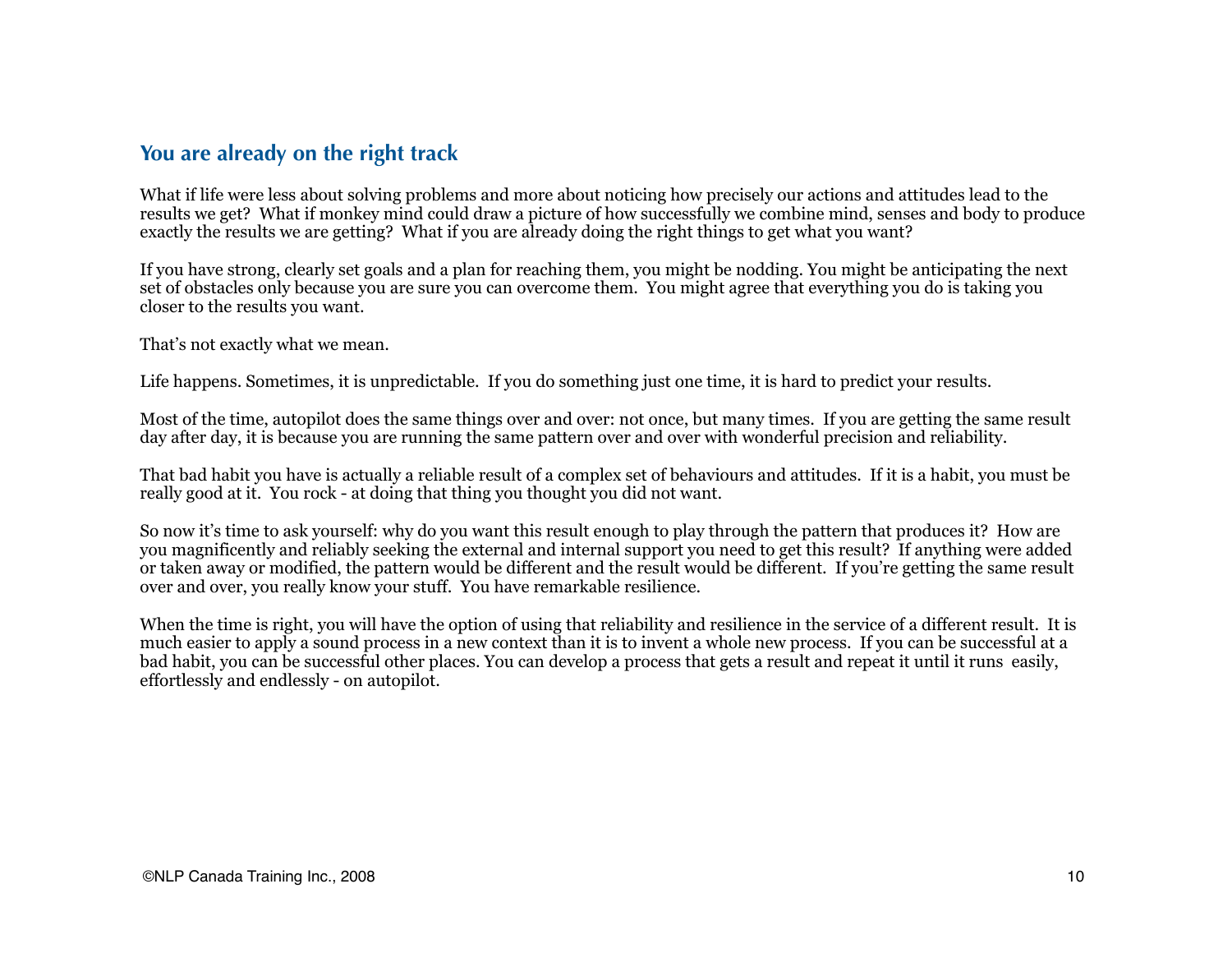### <span id="page-10-0"></span>**4 Ways to Get to Know Yourself Better**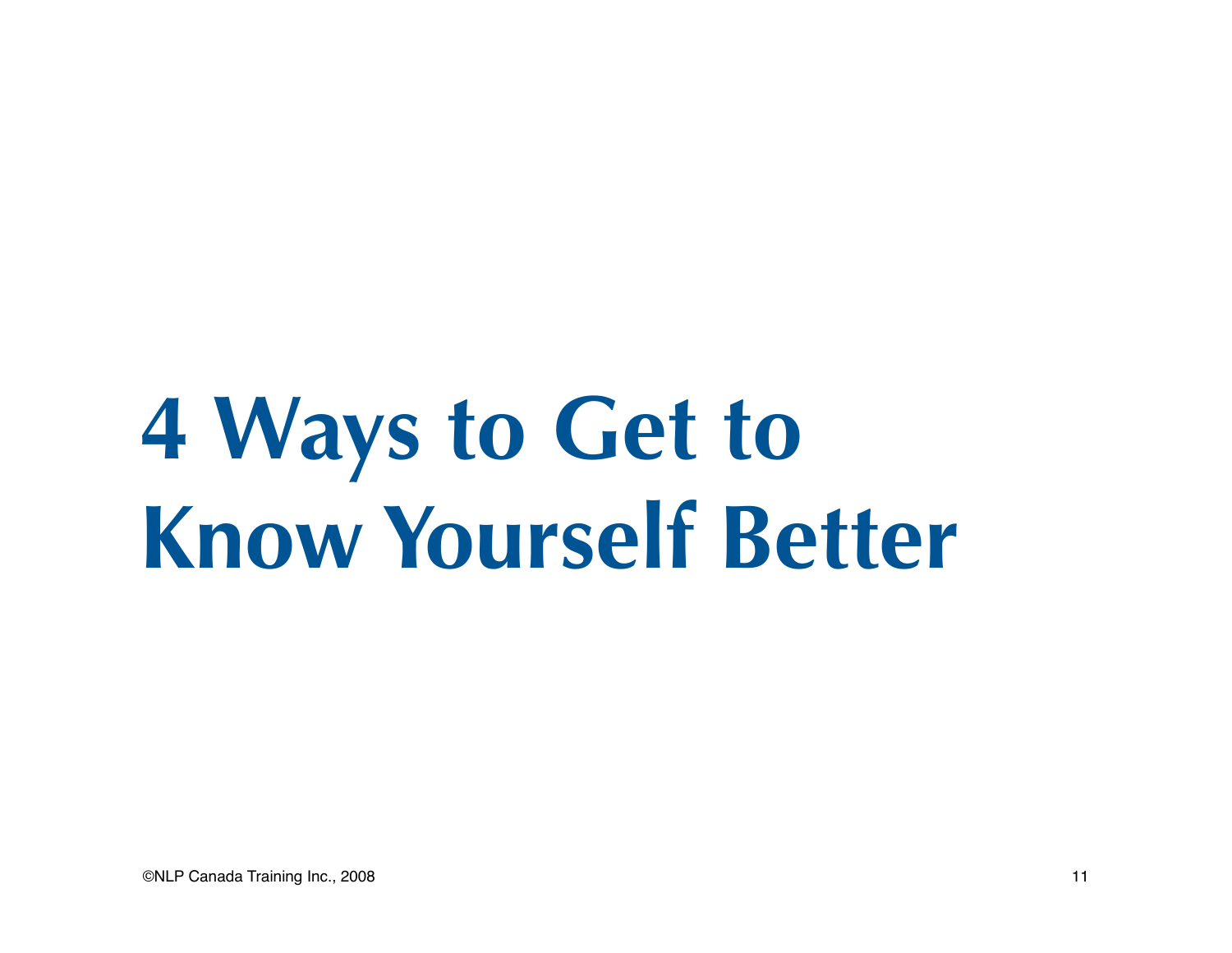### <span id="page-11-0"></span>**Discover yourself (and others) through personality typing**

Do you know your Myers-Briggs type or your Enneagram stye or your DISC profile? Maybe you are a personality type junkie: you might fill out the quizzes in the magazines you read or watch psychologists with television shows. Maybe you were forced into it by human resources or an interview process? Maybe you are just really curious.

Maybe you avoid personality tests because you do not believe that any test should tell you who you are.

We share your healthy skepticism. Mainstream personality systems assign labels to people and labels are of limited use. Labels that define a person, unlike those that define qualities or characteristics, tend to function as boxes. Some of us can curl up with a blankie and settle within them and some of us start climbing the walls instantly even if we are in a very nice box.

You see what we are doing? We are creating, as you read, a different way of typing personalities (there are two types: in the box and out of the box). Each system picks different categories or benchmarks which are supposed to include everyone and keep everyone in just one category. If you had only four words to describe all the people in the world, what words would you choose? What if you chose pictures instead?

This is how personality types become ways of catching a glimpse of the parts of yourself you keep hidden from yourself. Resisting a label tells you as much as accepting a label. Resisting a whole system lets you ask yourself: if these are the wrong questions, what are the right questions? The point is not to NO yourself (by telling yourself loudly what you are not). The point is to KNOW yourself (by finding hints and suggestions and clues that seem to fit).

Here are three questions to ask the results of any personality test so that you learn something you like:

- 1. If this were accurate, what kinds of things would I celebrate?
- 2. If this describes a role I play sometimes, where and when do I play it?
- 3. How can I set up a chance to have fun as a result of considering this new information?

If you want to have fun and celebrate more often, use fun and celebration as ways to test the suggestion. If you have fun the way the test suggests, maybe you could allow other insights to make their way into your awareness.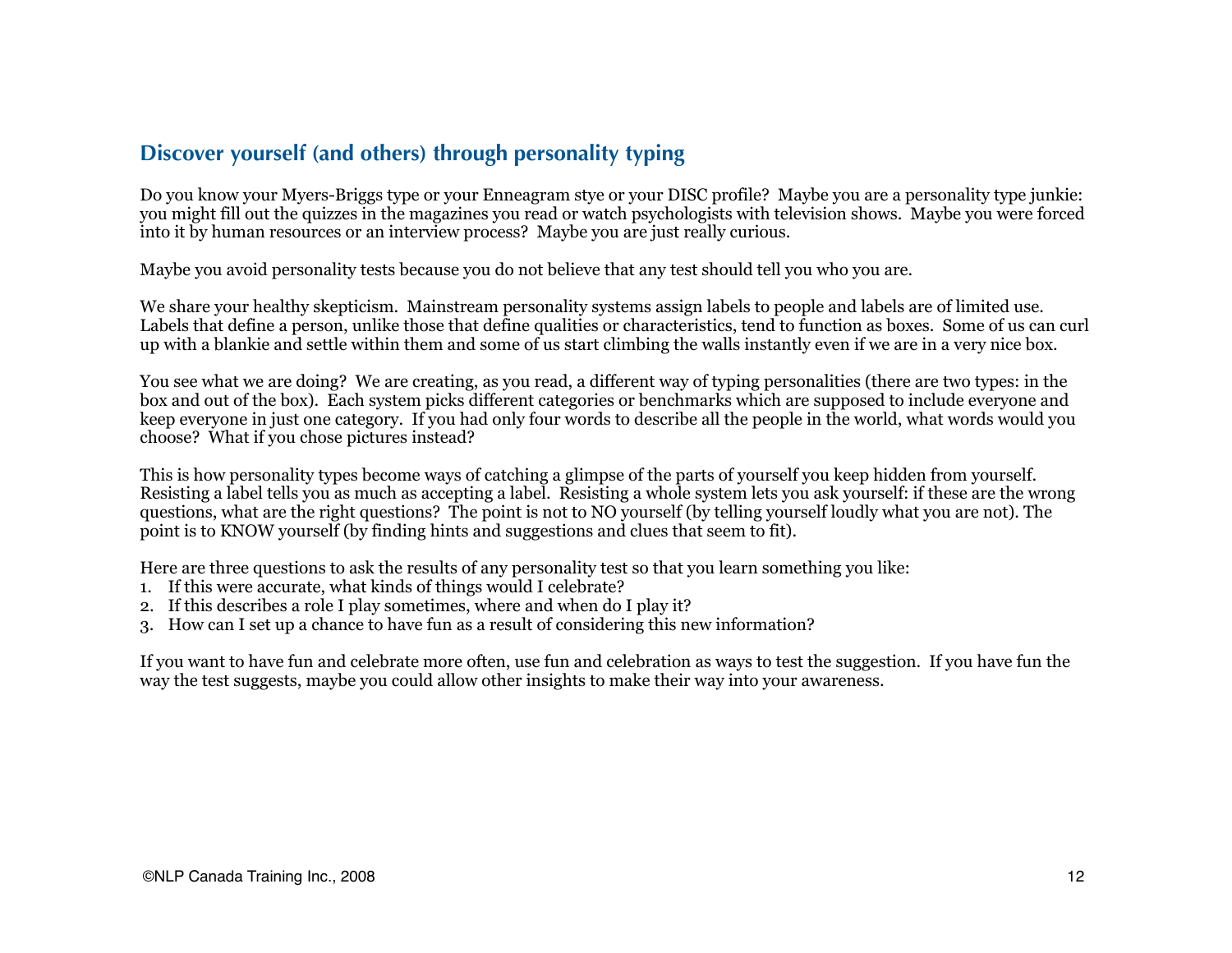### <span id="page-12-0"></span>**You are what you eat - with all your senses**

We all eat food to survive; we also eat information. We pull it in through all of our senses, transform it through internal processes and use it to shape the selves we are becoming. The primary role of food is to nurture your body although for many people food is also social, emotional or even spiritual. The primary role of information is to nurture your mind - and that will change your body, too.

Our senses work so quickly and so precisely that it is difficult for us to think of them as processes. We know that information is detected by our sensory equipment and passed into our brains where it is transformed into meaning and presented into conscious awareness. Well, some of the information is transformed and a little of that gets into conscious awareness. Conscious awareness is always the last to know: it's slow and methodical and linear. Sensory information flows through multiple streams simultaneously. It's non-linear, defines itself through patterns, and most of it passes in and out of our brains like water over a waterfall.

What happens when you become hyper aware of your senses? The first thing you will notice is that you cannot do it: at best, you can become hyper-aware of one sense at a time. So pick one. Would you rather become intensely aware of your vision now? Or would you prefer to become intensely aware of your skin? Notice what happens as you read the suggestions. Your autopilot follows the suggestion before you have time to think about it; it's only when you begin to notice your skin that you have the chance to change gears consciously.

Are you curious about how much you observe and how well you notice threats and opportunities (especially opportunities)? Pick a sensory system and play with it. Find the difference between what you notice when you know what you are looking for (or smelling for) and what you notice when presented with something entirely new. How are preconceptions useful in creating precision?

If you really want to get to know how well each of your senses work, indulge them. Set up situations where you are happy to let your conscious attention linger on sensory experience. Play with your strongest senses and play with the ones you consider weaker. (Maybe you do have a tin ear - but maybe you also have a great sense of rhythm).

Caution: while learning how your senses are working, you are likely to become aware of a vast amount of precise information about the raw material coming in through those senses. You might even get smarter!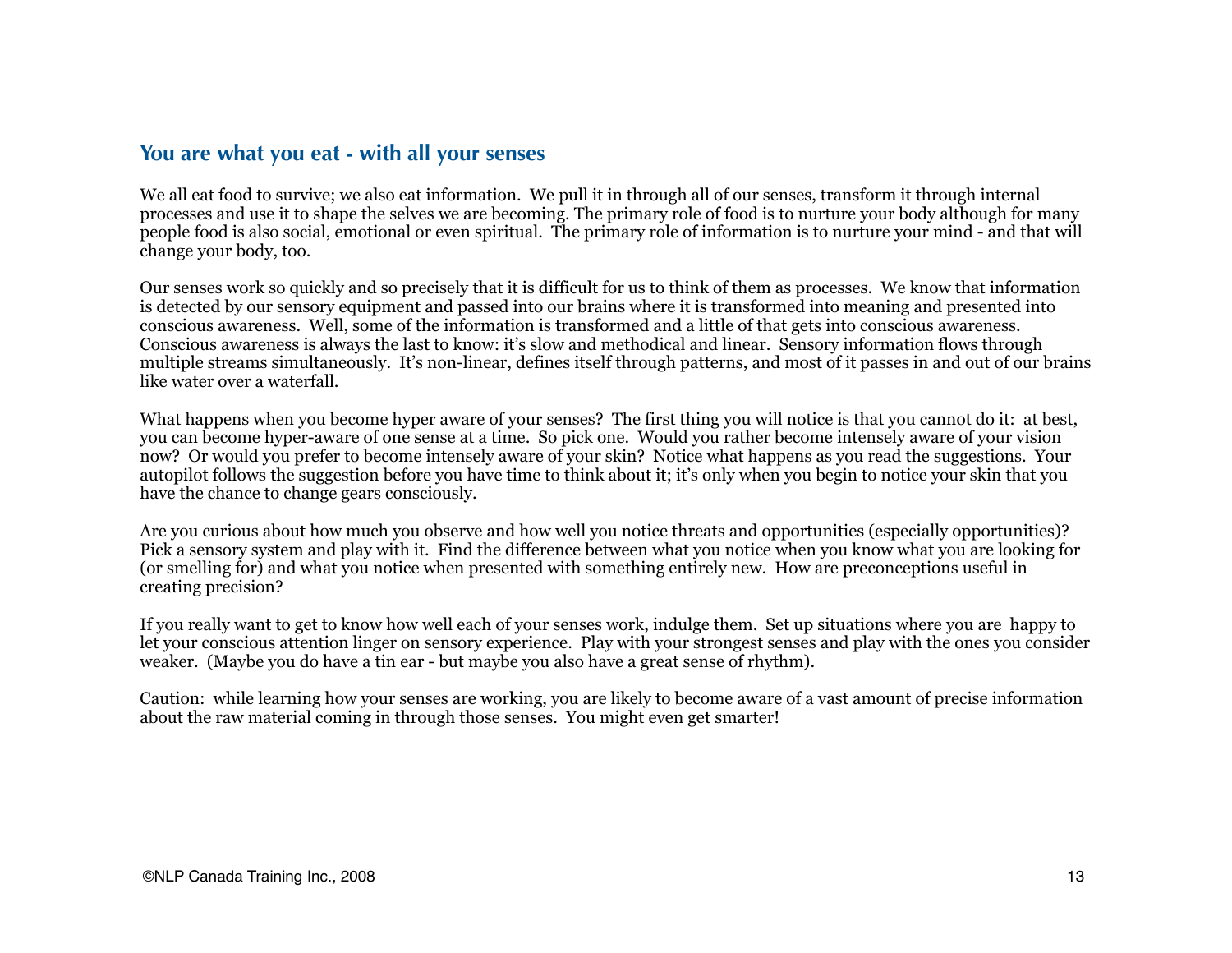### <span id="page-13-0"></span>**Let me tell you a story**

Once we were - and were not - in a training that tested the limits of preparation. After hours of careful thought and planning, we faced a group that was strongly resistant in day one of a five day training. We finished the day with a story and they hated it. It did not fit the story they thought they should be telling themselves.

At the end of the week, we invited the group to tell the stories they had discovered in themselves over the week. They were not new stories: they were the stories they had lived and then stored, stories that might have disappeared if we had not asked for them. Those stories were a much better fit for the story with which we began the week. They were also beautifully powerful summaries of the best selves of the people telling them.

It is relatively easy to say that human beings are the animals who tell stories and that it is our stories that tell us who we are. What takes some will power is to tell our stories and to listen to them at the same time. Every story we tell - about our families, our work, our mistakes and our vacations - defines us for our listeners. Too often, we forget to listen to our own stories.

Listen to the stories you tell and assume that every story you tell is a story about you. You are the main character - even when you're not - and you are also the omniscient, omnipotent teller who gets to decide who looks good and when to laugh and when it is time to build suspense. Everything in the story was in you first.

Then pay a little conscious attention to the kind of stories you like to hear: stories in sports or work or at the movies. Are they stories about action, about adventure, about relationships, about getting ahead or about getting lost? What if every story you gave your attention were a story about what you believed about the world? Would someone who knew the stories you know be good at predicting how you think and act?

When you stop and think about it: what is your favourite story? How does it help you decide what is possible and what is desirable? Notice the difference between the stories you are told and the story you choose.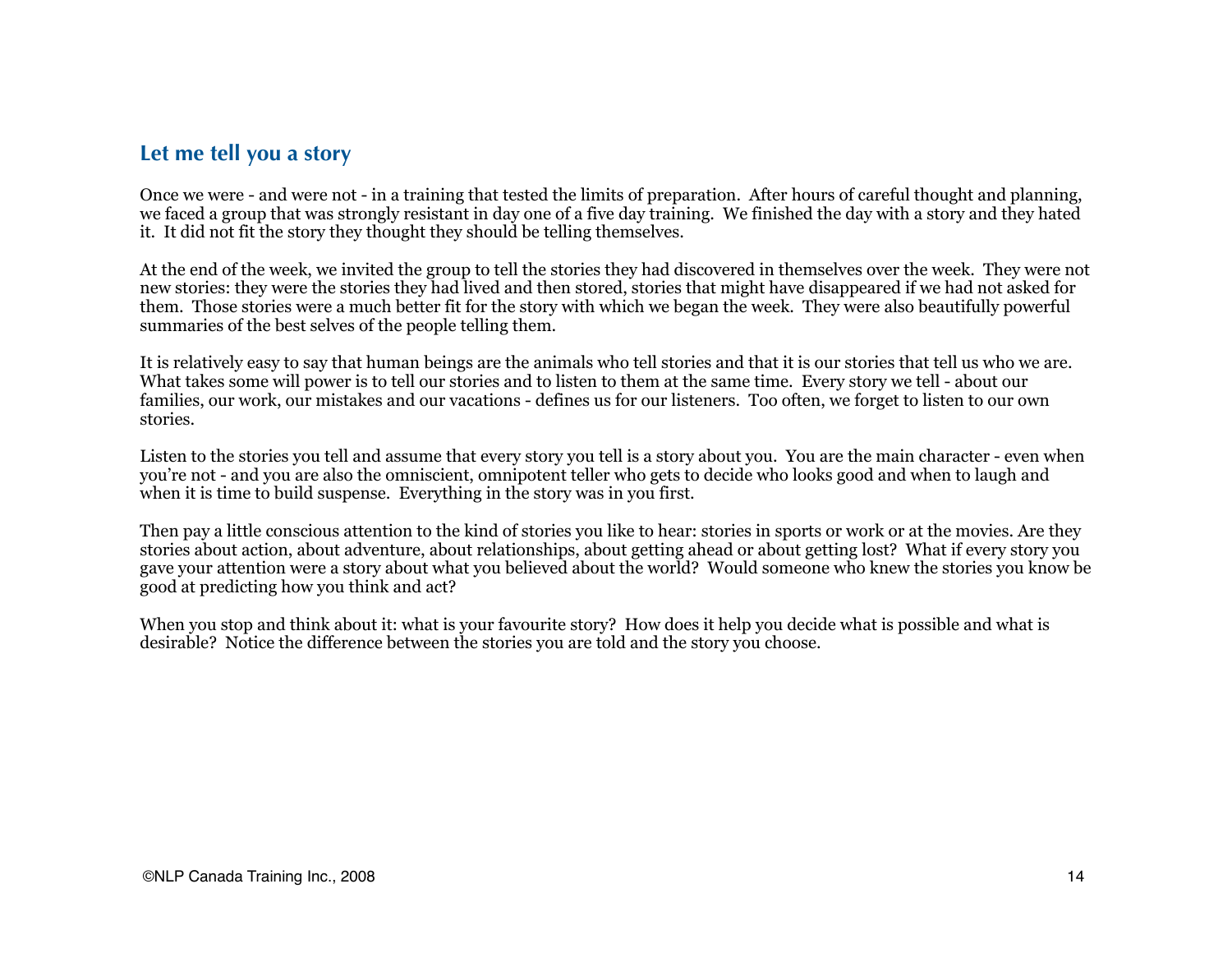### <span id="page-14-0"></span>**What are these people doing in your life?**

Throughout the ages, people have chosen to be defined by the company they keep. We all know this intellectually, but how often do we become curious about our relationships? Sometimes we all ask "What was I thinking?" or "Why am I still in this relationship?" We do not often track down the answers to find out why we are keeping some people in our lives.

If the eyes are the windows of the soul, then human beings are creatures without direct access to taking a look at their own souls. The only way we can see what is in our eyes is to look at an image or a reflection. The people we keep close to us are all mirrors: we need them to reflect us back to ourselves. Without other people, great chunks of what we are are hidden from us.

It might be a little creepy except that the people who are showing us our own reflection are also looking to us for their reflections. There is a wonderful fairy tale in which the princess is so beautiful that a thousand mirrors cannot show her beauty all at once. We are all that beautifully complex: no one reflection shows us all of ourselves. Instead, we collect many different reflections and assemble a collage that tells us what we look like and - we hope - something of what we are.

In business, they call this a 360 degree evaluation, although 360 degrees only gives you a circle and what you really want to assemble over your lifetime is an entire sphere. You want to know who you are from every angle and so the people you like and the people you do not like, the people you value and the people you encounter just once can all contribute a unique perspective.

The poet Milton said that truth has been shattered and we spend our lives collecting the pieces. He might just as well have said that our whole selves are so wonderfully rich that we spend a lifetime assembling pieces of the puzzles that are us. Some of the pieces we carry where we can find them ourselves. Many of the pieces we only know when we see them reflected in the people around us.

Take another close, curious look at the people in your lives. Each of them has at least one piece of the puzzle that is you.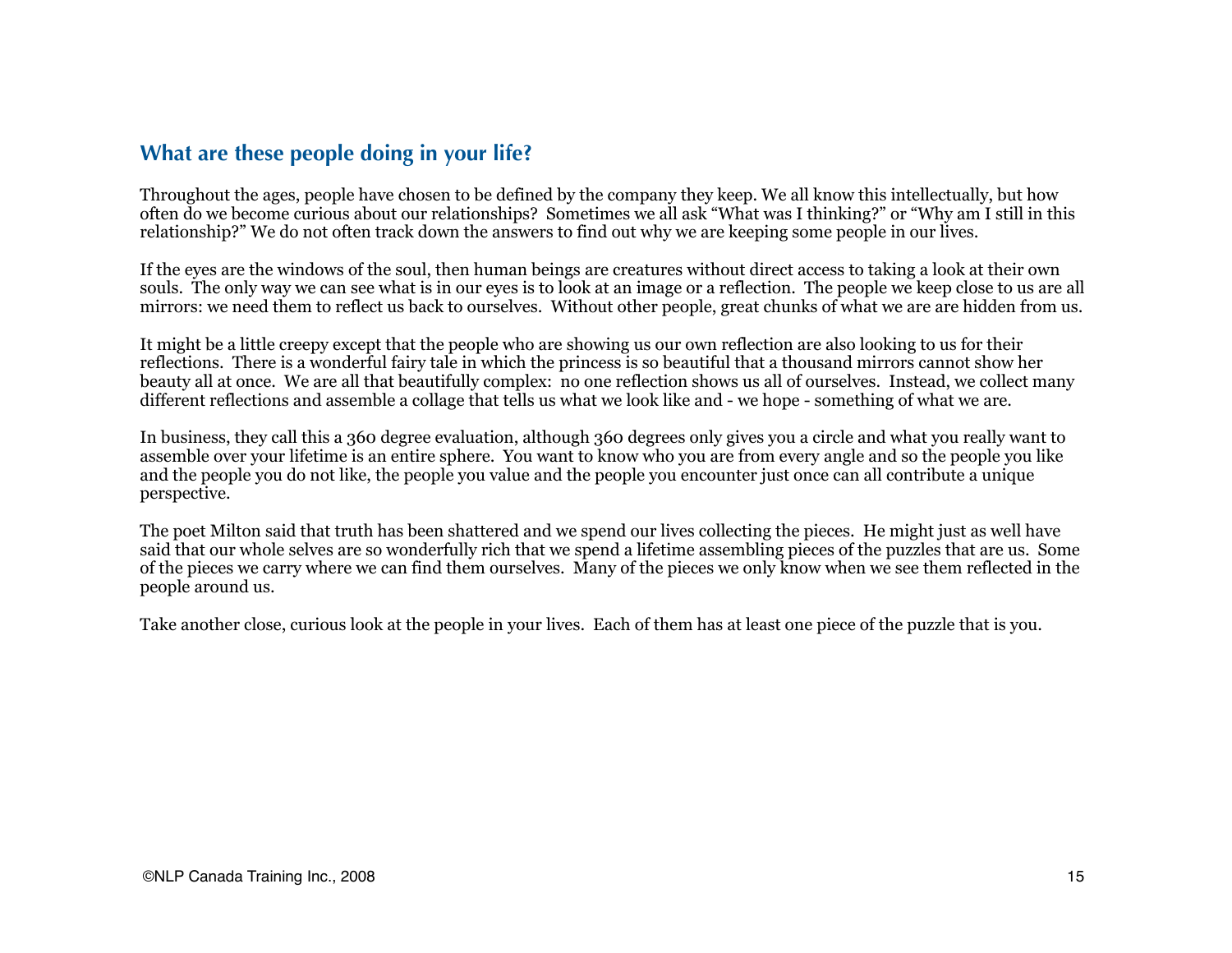# <span id="page-15-0"></span>**3 Great Questions for Getting to Know Yourself Better**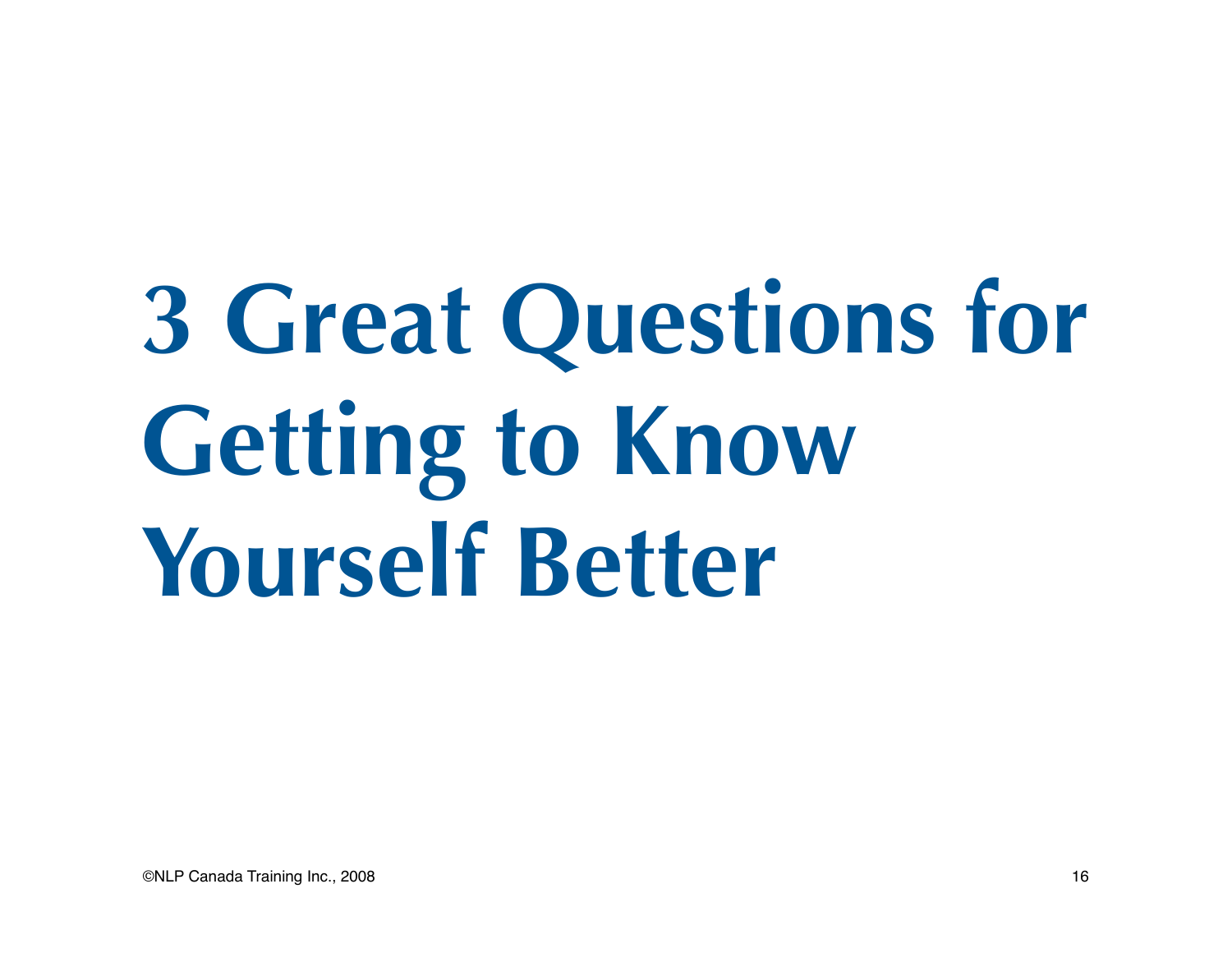### <span id="page-16-0"></span>**Are you making good investments of your attention?**

If we asked you if something was worth five dollars, your answer would probably depend on a combination of what you valued and how much money you had. It is, after all, a different question to ask: Would you spend your last five dollars on this? It is like the difference between asking a child "would you like this?" and "would you like to spend your own money on this?"

Attention, like time, is in limited supply. While you can make more of it, you have to wait and you can only use a little of it at a time. Some experts say we can only hold seven things  $(+/- 2)$  in our conscious attention. Others argue the number is probably three or four - it might even be one. We can only pay attention to a few things at a time in a world of almost limitless information and possibility.

Some things are rare and valuable and some are merely rare. Attention may or may not have value when we turn it to following the stock market or horse racing. It always has real value when we turn it to changing ourselves. In fact, some kinds of neurological change require conscious attention. It's a little bit ironic: in order to give a behaviour resilience on autopilot we have to invest a significant amount of attention in it. Practice without attention is just busy work.

If you want to know more about what you value, how you are shaping yourself, and what you are likely to do, then you need to follow your attention. The bible says, "Where your treasure is, there your heart will be also." There is no treasure greater than your attention: it is powerful and limited. What you pay attention to quite literally begins to change your brain: more cells and more connections are dedicated to behaviours that you do with attention.

Attention is closely related to will power. Will power gives us the ability to make conscious choices and to use our strengths, skills and capabilities accordingly. Anyone who has ever eaten their way through holiday parties already knows something that science is only now establishing through experiments: if we use will power in one area, we have less to use in other areas. Sometimes we might even (temporarily) run out of will power and have to wait until our supply is renewed.

You know that you have a limited supply of attention. Are you happy with how you are investing it?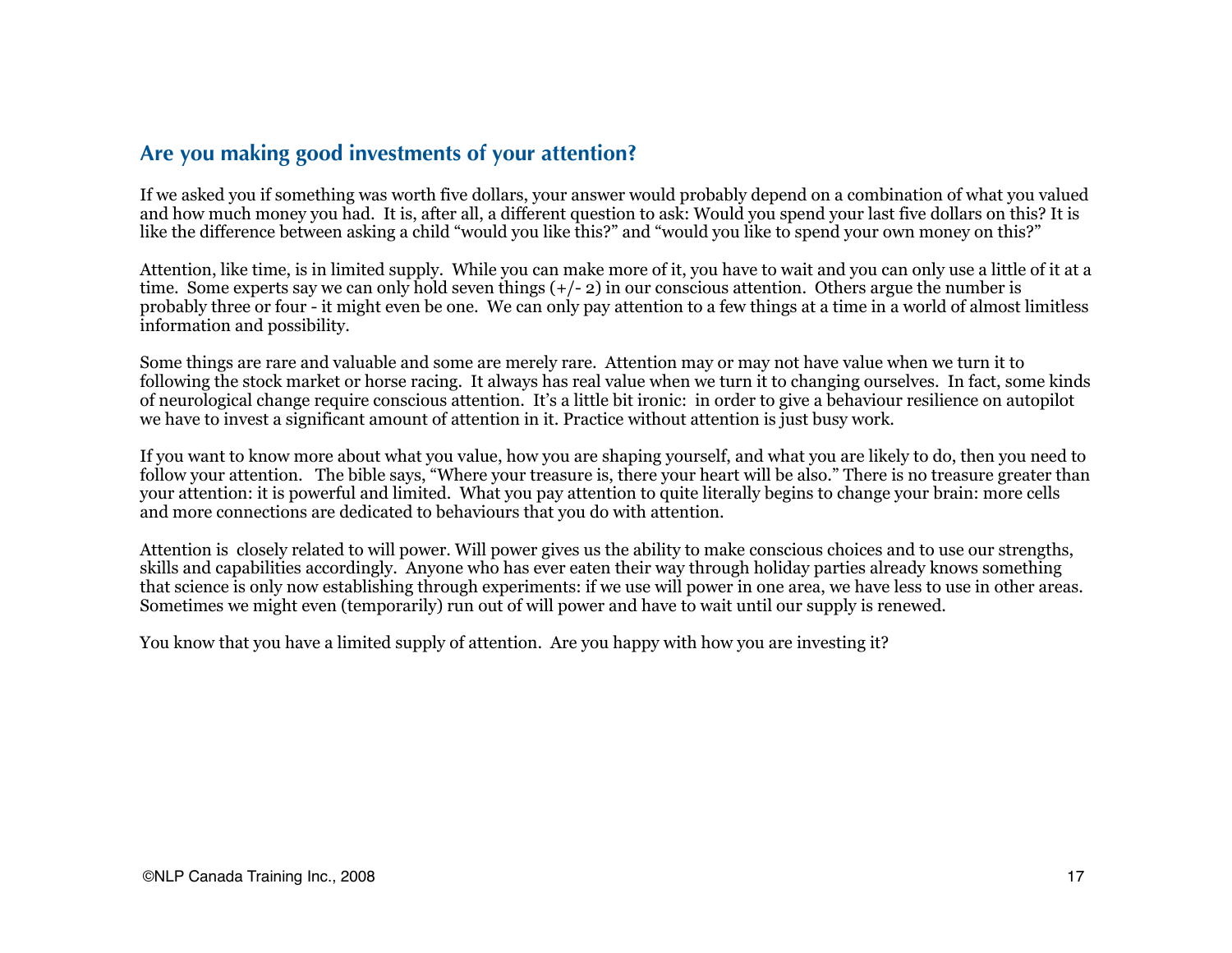### <span id="page-17-0"></span>**What will change when you notice what is already working for you?**

There's a common misconception that says: "I'll never get better unless I notice what I'm doing wrong and fix it." People who hold this belief are often puzzled to find that although they keep getting better, they never really feel that they are good. It's a little like dividing something in half over and over again, expecting to end up with nothing. There's always a finer distinction to be made.

Another way of saying the same thing is to notice that in an imperfect world you will never run out of problems to solve. Problems are at least as common as the air we breathe. You must get perfect at one thing and two or three more areas appear where you are less than perfect.

What if you trusted yourself to make improvements when necessary? Instead of recognizing yourself through your faults and flaws, could you pick yourself out of a line up based on your skills and strengths? Many people know their flaws intimately. They could tell you precisely what is wrong with them (some people will tell you at length even if you do not ask).

Imagine what you would say if you were asked to produce a profile of yourself based only on what you like. Many people find it hard to prepare resumes because they feel as though they have to invent strengths, skills and capabilities. They cannot find enough about themselves to like to fill a few pages.

You live with you 24/7, year in and year out. You have more opportunity to pay attention to you than to any other subject. You know everything you have ever wanted and gotten, every achievement, every kindness and every problem you have averted. You have tons of information about why you should like you.

You also have lots of information about the results - good and bad- that you have accurately replicated over months or years. Take a look at how many choices you have to make, how many actions you have to take, in order to get those exact results. Your autopilot is really effective. It gets things done - and then it does them again.

What would be different if you spent more attention noticing that you are strong, skilled, competent and likable? You might stop improving if you had no problems to solve. Or you might just get better faster and enjoy it more.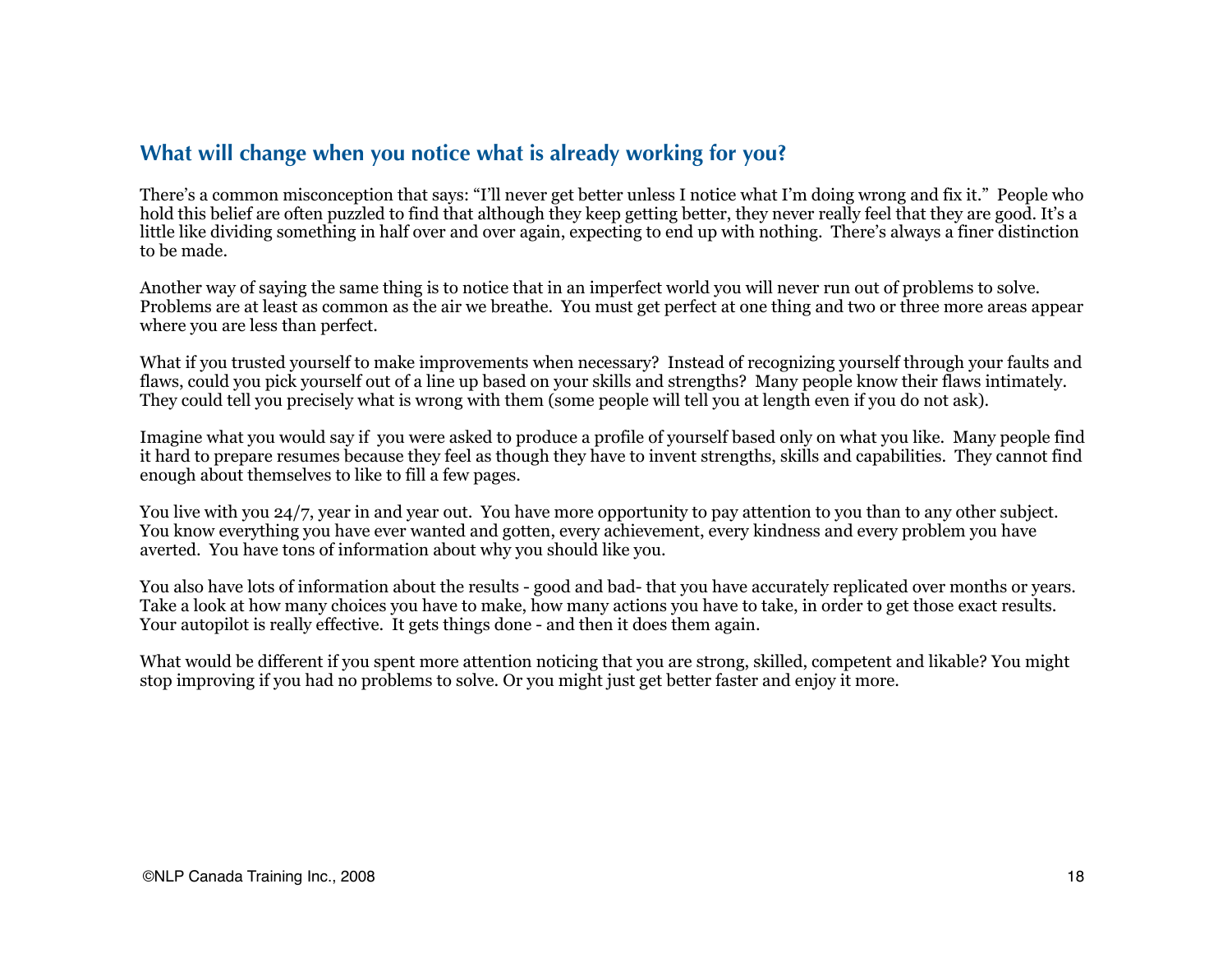### <span id="page-18-0"></span>**What would you do if you already had everything you wanted?**

"I had to do it." We hear variations of that - and say variations of it - several times each day. Much of the time, we are not sure what we want because we are so very sure of the list of things we have to do. We pay attention to what we must do and sometimes to what we should do. There is not much left over for what we want to do.

We assume that there are things that we want to do and to have. We assume that we will find them when we have the time and resources. We assume we know how to want good things for ourselves. We assume that we will recognize what we want when we see it. Is anyone else wondering if these are safe assumptions?

Imagine yourself waking up tomorrow and realizing that you have all the things you always dreamed of having: you have the right car, the right house, the right family, the right job, the right face. You have a few charming flaws to ensure that you meet your goal for being perfect in a normal kind of way (too much perfection would not be perfect anymore, would it?). What would this perfectly fulfilled you do with your day?

A world without wants might feel like a world without direction. We might find that if we dig a little deeper, all those "had tos" and "shoulds" turn out to be the little steps that get us what we want. It is even possible that we already have what we want and that we have already developed strategies to keep us on track and moving forward.

These kinds of deeper wants are different than the ones on our usual wish lists. They are the wants that satisfy our beliefs, our principles, our sense of what the world is like and where we want to fit in it. What do you believe is so important that you would pursue it even when you already had everything else you wanted?

If you want to know yourself better, find the self that is a driving force, the self that knows how to make choices that go deeper than what you want now.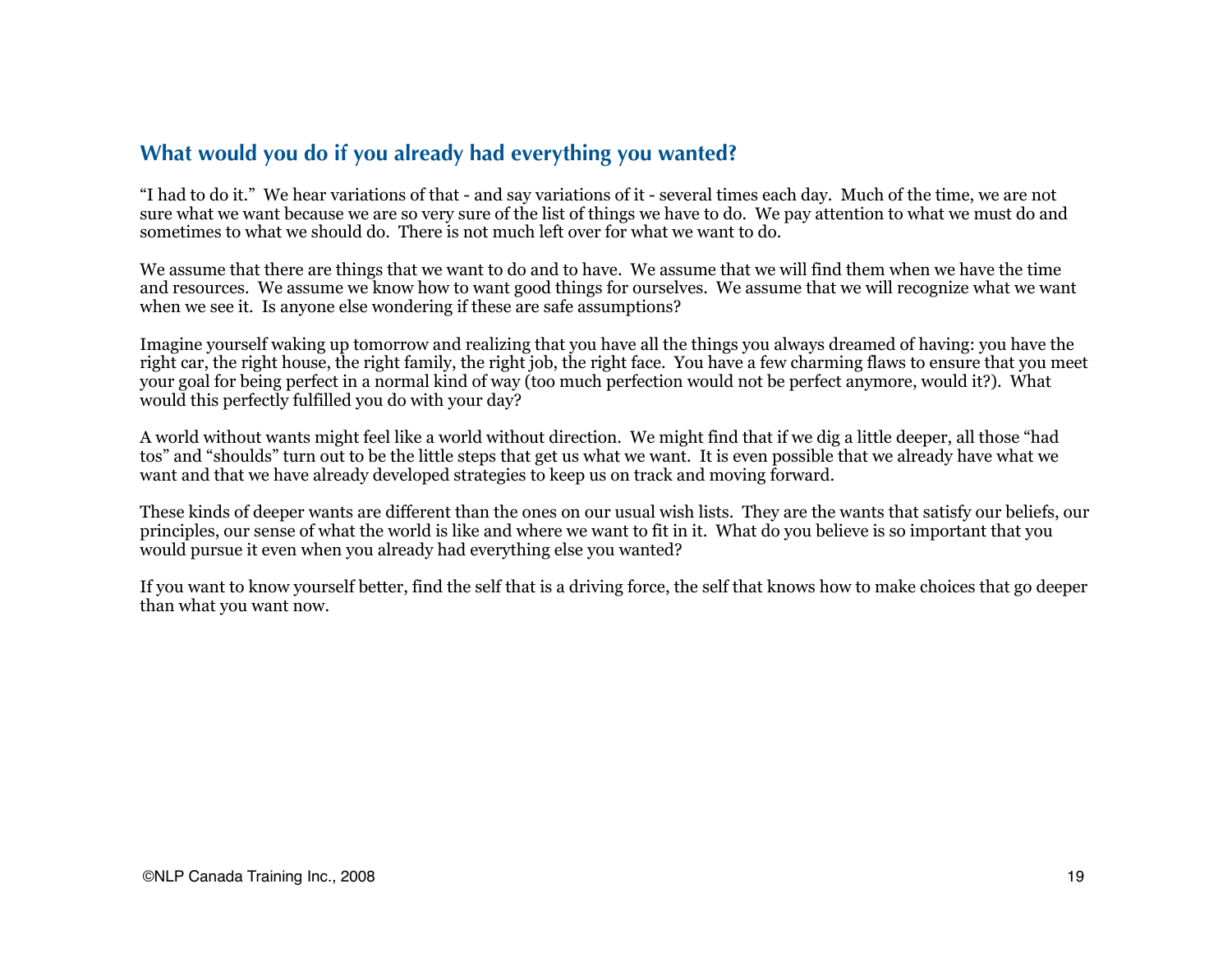## <span id="page-19-0"></span>**2 Things to Do Today to Know Yourself Better**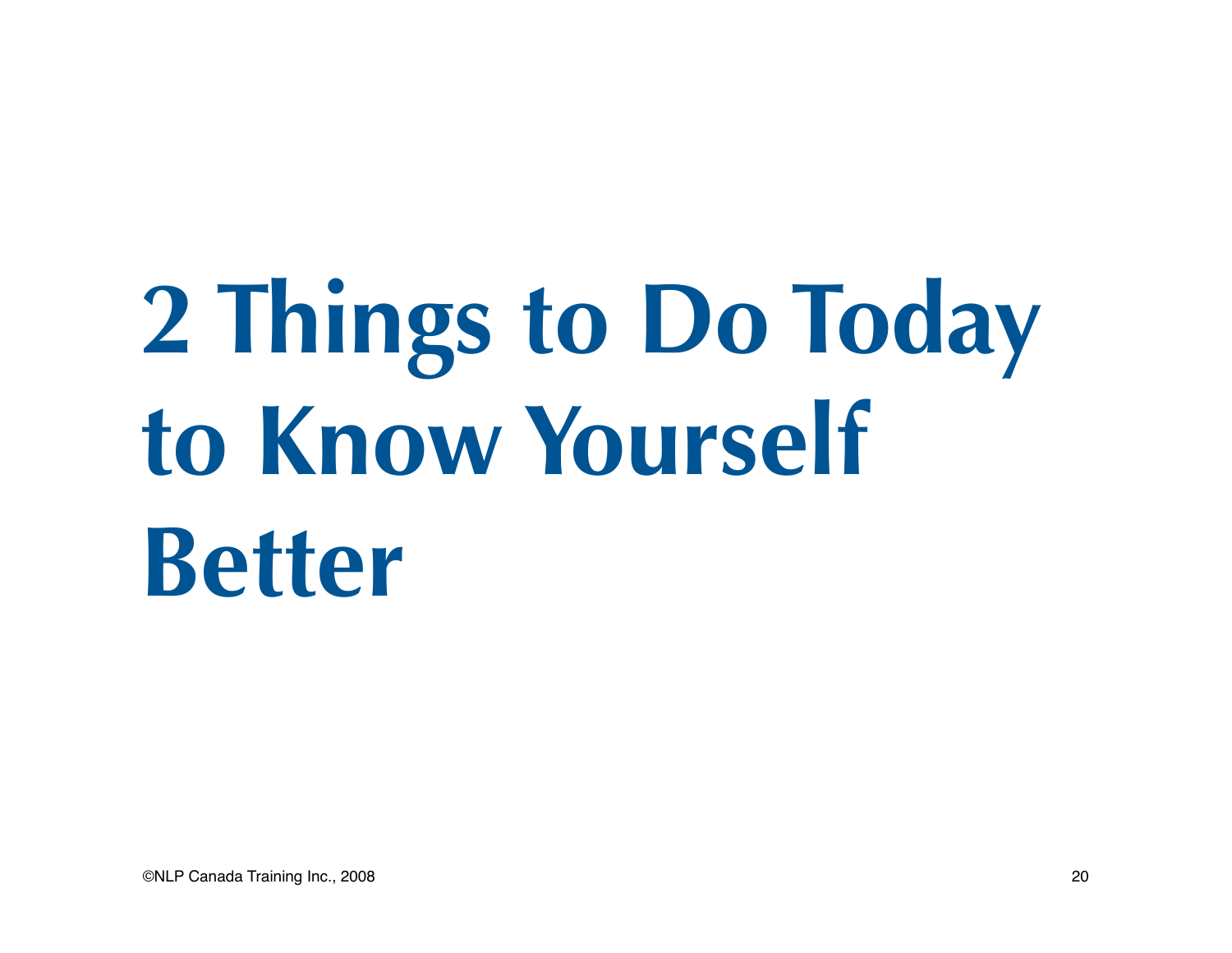### <span id="page-20-0"></span>**Stop and notice what you are really feeling**

Your sensory equipment is much more finely calibrated than your language. This means that you can feel things for which you have no words. If the only way you check in with yourself is to ask in words, you will miss most of the information that is available to you.

We call emotions "feelings" because emotions produce distinctive patterns of physiological responses. It is fair to say that your emotions are the physical feelings that are produced as an emotional response. It is equally fair to say that your emotions are a way of thinking: they take new information and relate it to patterns of knowledge, belief and experience to assign meaning to it.

Nobody makes you feel anything: you make yourself feel by perceiving information, integrating it into your experience, and then sending the chemical and electrical messages throughout your body that produce a physiological response. These responses can be huge or they can be very subtle. They are often too subtle to grab your busy attention (your monkey mind only notices threats or changes or maybe a really juicy piece of mango).

What keeps a monkey focused and in one place? It's a treat. Here's a treat for your monkey mind that will keep it still and focused long enough for you to pay attention to what is happening in your body at a given moment. Take a deep breath and let it out slowly and gently. That's it. Monkeys are not very complicated creatures: they like to eat. Your brain likes to eat oxygen. Give it an extra dose, and it will settle right down.

Now, while it's quiet, give your brain something to play with. It cannot stay still for long, so let it wander with curiosity and precision down through your body, noticing all the different sensations that are part of your experience. Have you ever watched a monkey reaching for a piece of fruit? Your monkey mind has the same quickness, the same delicacy, the same focused precision.

Explore from the top of your head, through your face, your neck and shoulders, your arms, your chest, your torso, your legs, right down to your toes. Notice tension and relaxation, warmth and coolness, tingling and twitches and butterflies. As you do, your monkey brain will be activating lots of different parts of your brain. You'll notice that you feel more "you."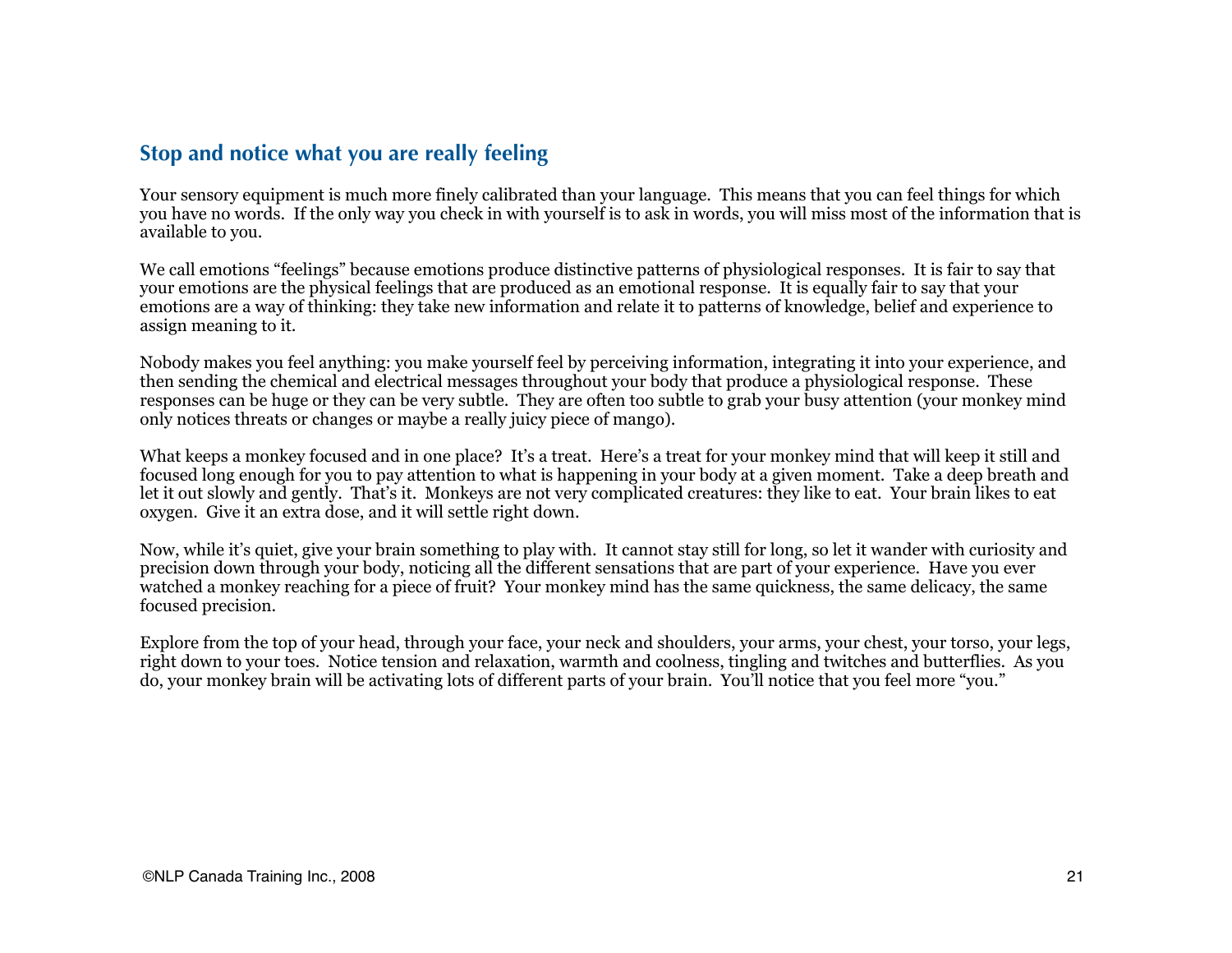### <span id="page-21-0"></span>**Give the voice in your head some quiet time**

You are probably familiar with that voice in your head: the one that talks and talks and talks. If your monkey mind jumps around looking for trouble (to avoid!) then the voice in your head scans your internal experience, stabilizes it and reminding you of all the trouble that your thoughts might be creating. It can be exhausting.

Generally, if you try to turn off that running monologue, the voice in your head becomes even more insistent. It gets really scared that you are about to think something dangerous and it sends jolts of alarm through your body while it fights to overcome your programming and start talking again. It can be exhausting.

Poor voice. It is working so hard to keep you safe and on track that it might also be wearing your down and filtering out things you really would like to perceive (internally and externally). That is not its intention, it is just that we all get a little hyper when we have worked too many hours for too many days. What that voice in your head needs is a little rest and relaxation.

Do not turn off the voice in your head. Just run it a warm bath or send it for a massage. Put on some gentle music and let it coast for a few minutes.

One way to do this is for you to run a bath or go for a massage and hope the voice gets the message and chills out while you are chilling. Another way is to let yourself pay attention to other things for a time. Pull all of your awareness out to the edges and it will suddenly become very quiet in your head (do not tell yourself how quiet it is or you will have put the voice back to work before it has finished its tea).

You are your words and you are more than your words. Get to know both parts of you better by giving the voice in your head a well-earned break while you notice what you notice when you are open to yourself and the world. Monkey mind will keep you safe and nudge the voice back to work when you need it.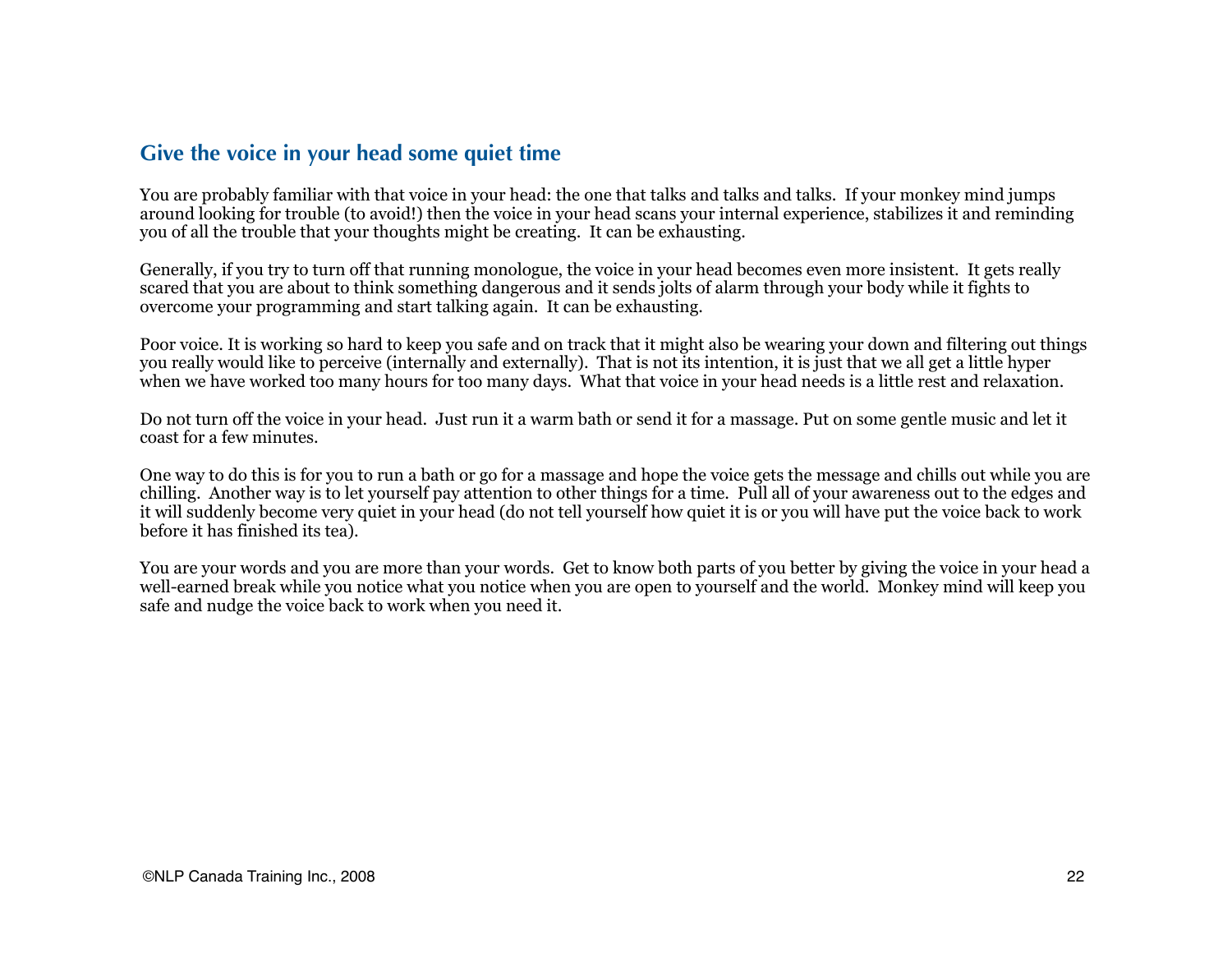# <span id="page-22-0"></span>**1 Guaranteed Result When You Get to Know Yourself Better**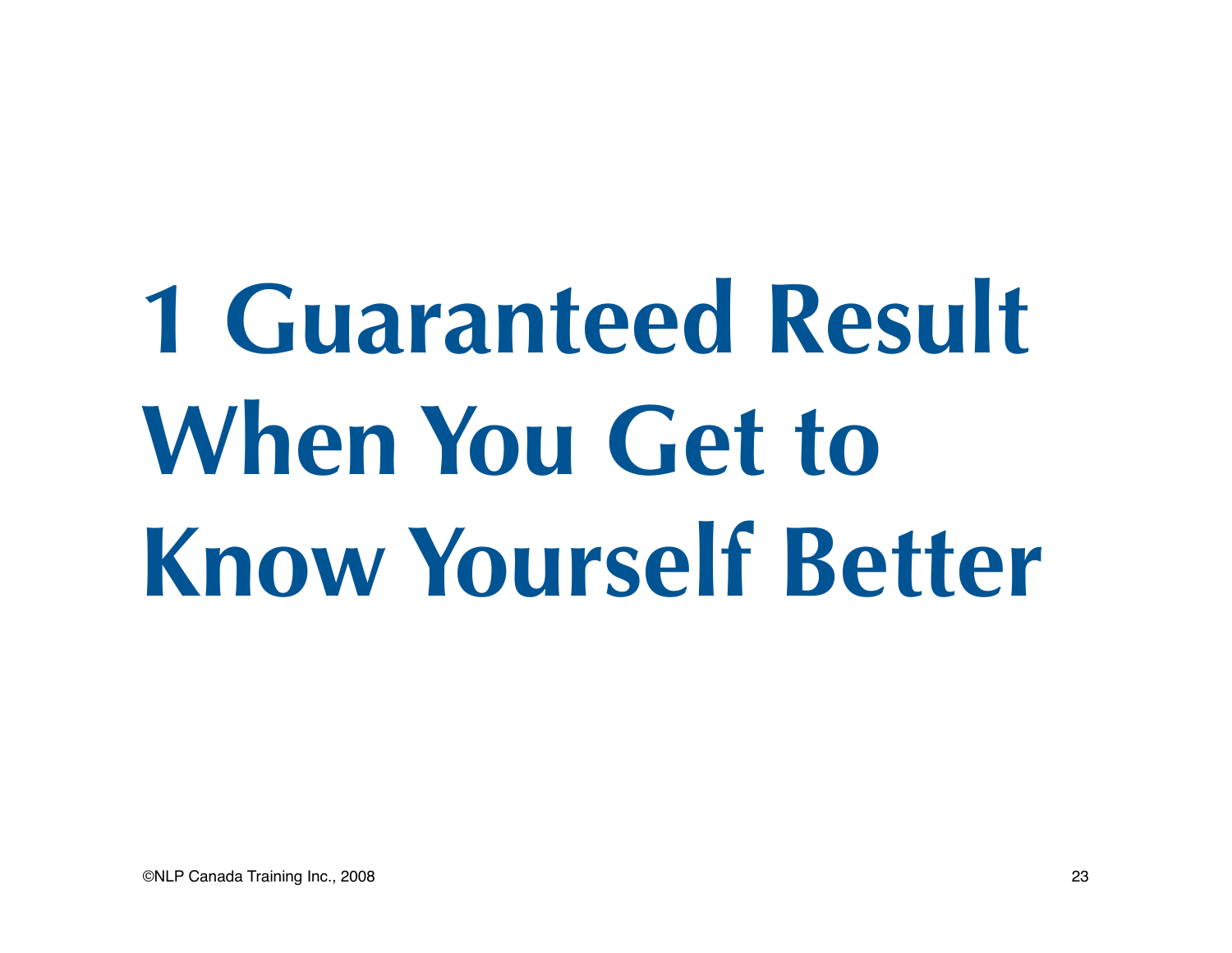### <span id="page-23-0"></span>**Your exploration of yourself is growing your brain**

So what can you get - for sure and for certain - by paying more precise attention to your own experience? Isn't navel gazing a sure way to grow boring?

We cannot advocate becoming focused on just one part of you - not your navel and not any other one part (not the work part or the healthy part or even the fun part). Instead, we are sure that you will get real, tangible benefits by exploring all the parts of you with the same curiosity and excitement you would experience while exploring any other really cool territory.

What happens when you deliberately pay attention to your body, your beliefs and your relationships? We will leave the best parts to your experience. What will tell you instead is this: your brain grows stronger when it is working. It does not get tired because you are using it. It gets tired when you leave large parts of it idling.

Your brain forms more connections, produces more nutrients, and grows more cells when it is active. An active brain is one that is being stimulated in many, many different centres. If you spend all your attention on one complicated logical problem, you are using only a few parts of your brain. Instead, move your attention around, noticing your senses, your physiology, your connections to other people, and the stories you tell. Your brain will get a great workout and have energy to spare when you turn back to that complicated problem.

There does not seem to be any substitute for paying attention. Attention is our most valuable currency - it is irreplaceable when dealing with other people, and it is indispensable when growing ourselves. Attention stabilizes and stores experience so that we get smarter as we get older. Attention grows our brains where we need them to be stronger. Attention allows us to notice the world as a place worth our laughter.

Pay attention to yourself. Feed your monkey mind some papaya. You will like the results.